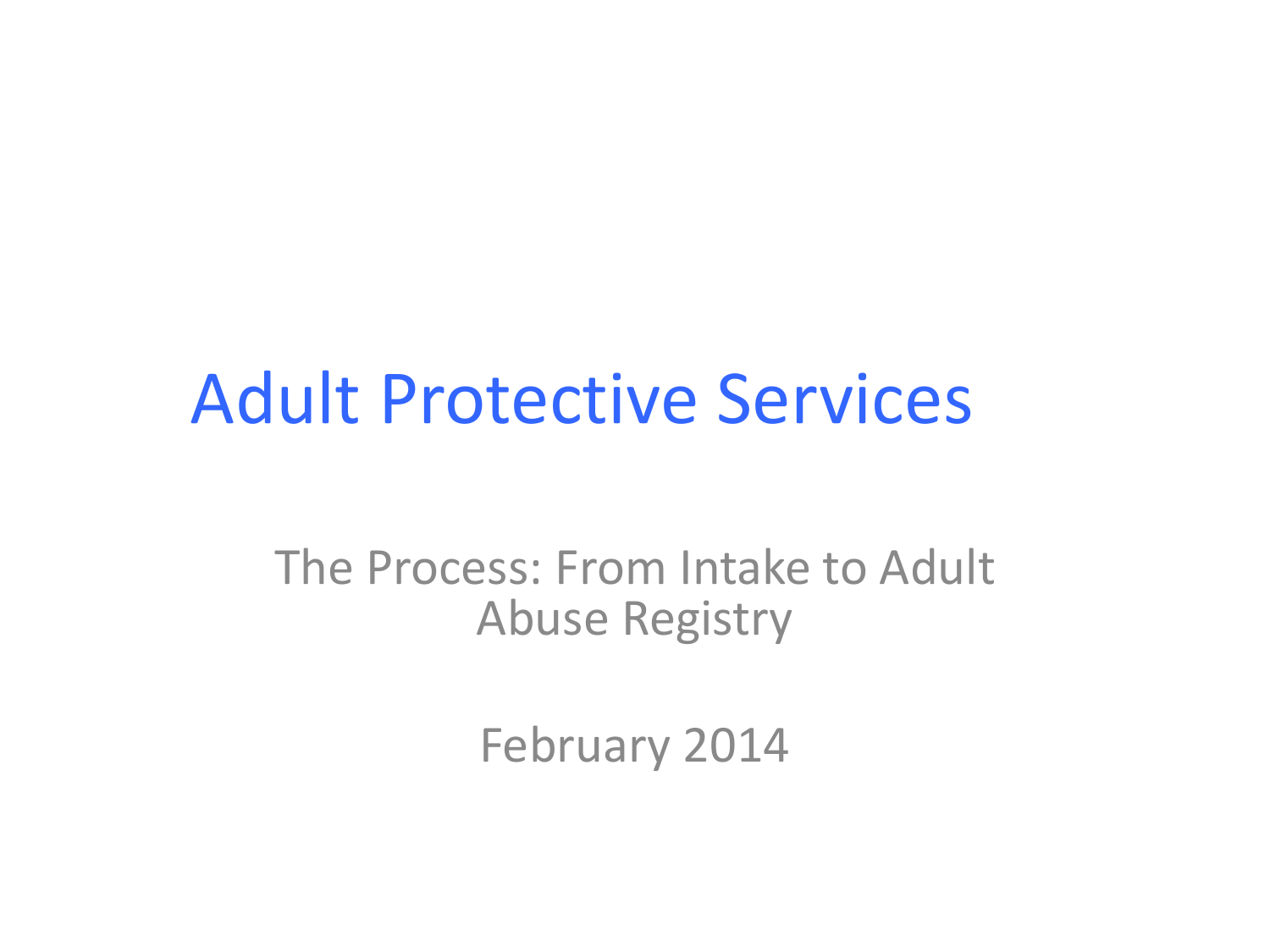Title 33 Chapter 69: Reports of Abuse, Neglect and Exploitation of Vulnerable Adults

Adult Protective Services ("APS") is charged with the responsibility of investigating allegations of abuse, neglect or exploitation of vulnerable adults.

With the consent of the vulnerable adult or his/her representative, APS assists with arranging for the protection of vulnerable adults whose health and welfare may be adversely affected through abuse, neglect, or exploitation.

33 V.S.A. §6901, §6907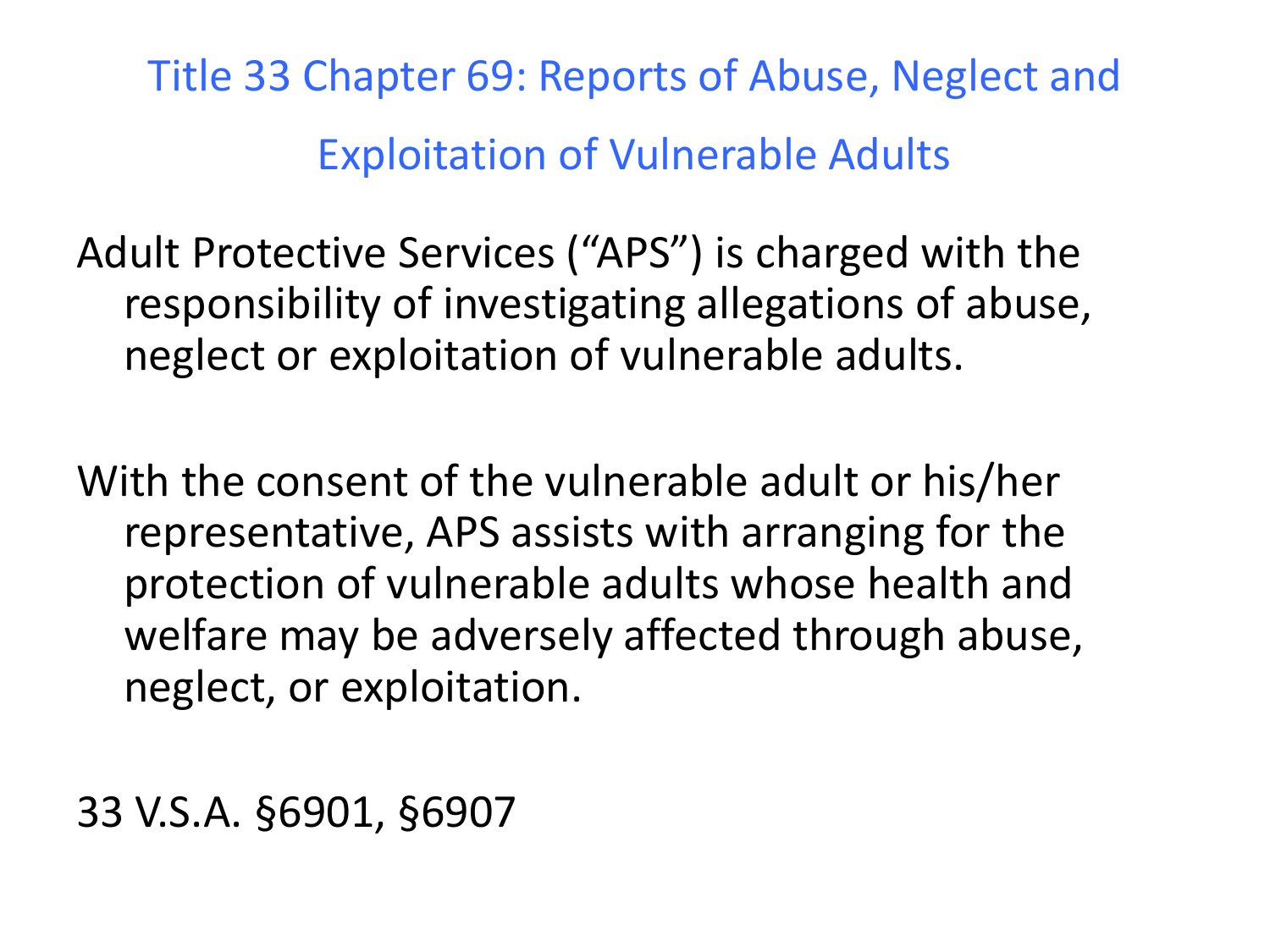#### Title 33 Chapter 69

DEFINITIONS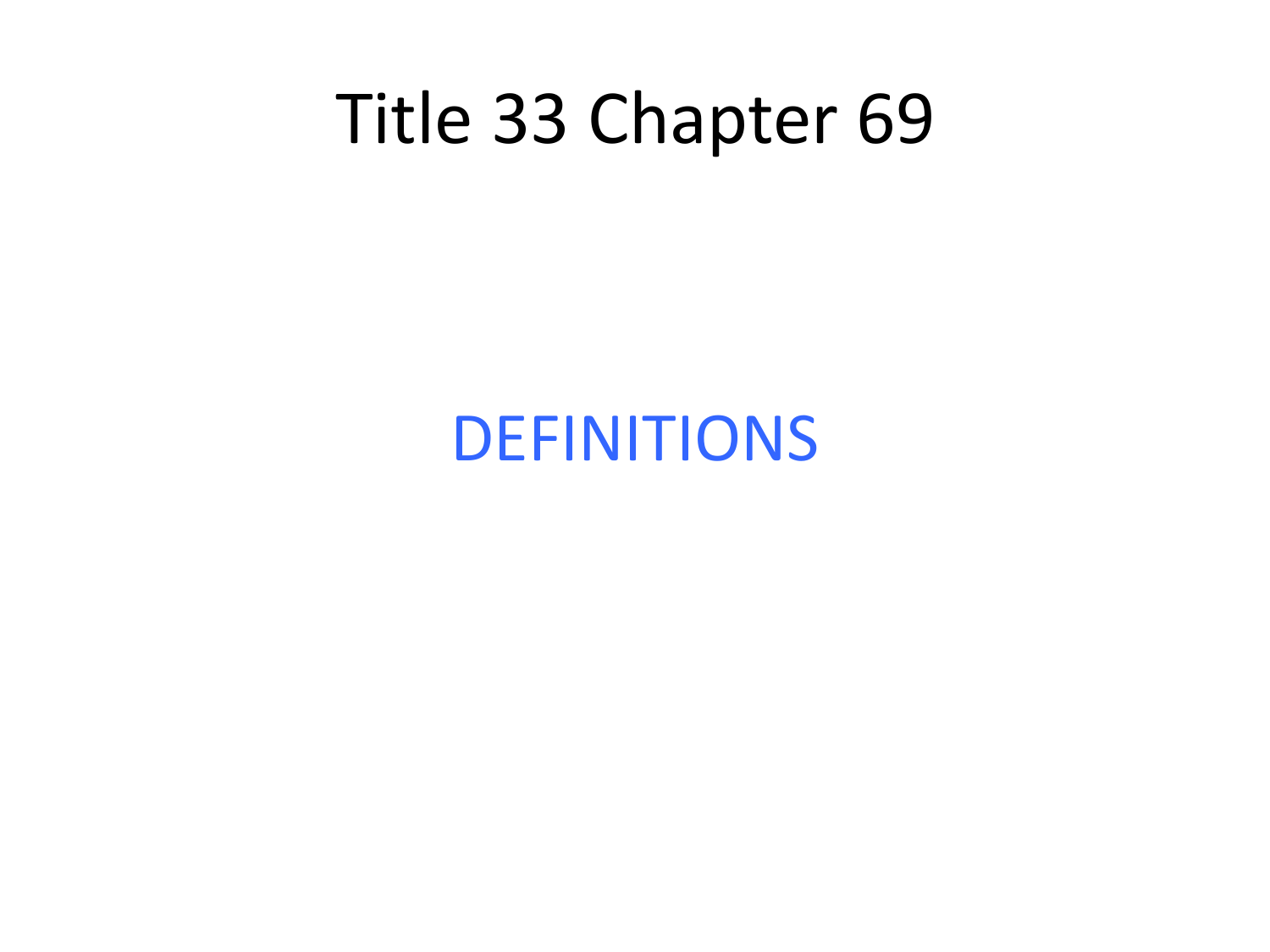## Vulnerable Adult

- Any person 18 years of age or older who:
	- Is a resident of a facility required to be licensed under Chapter 71 of Title 33;
	- Is a resident of a psychiatric hospital or a psychiatric unit of a hospital;
	- Has been receiving personal care services for more than 1 month from a home health agency or from a person or organization that offers, provides, or arranges for personal care;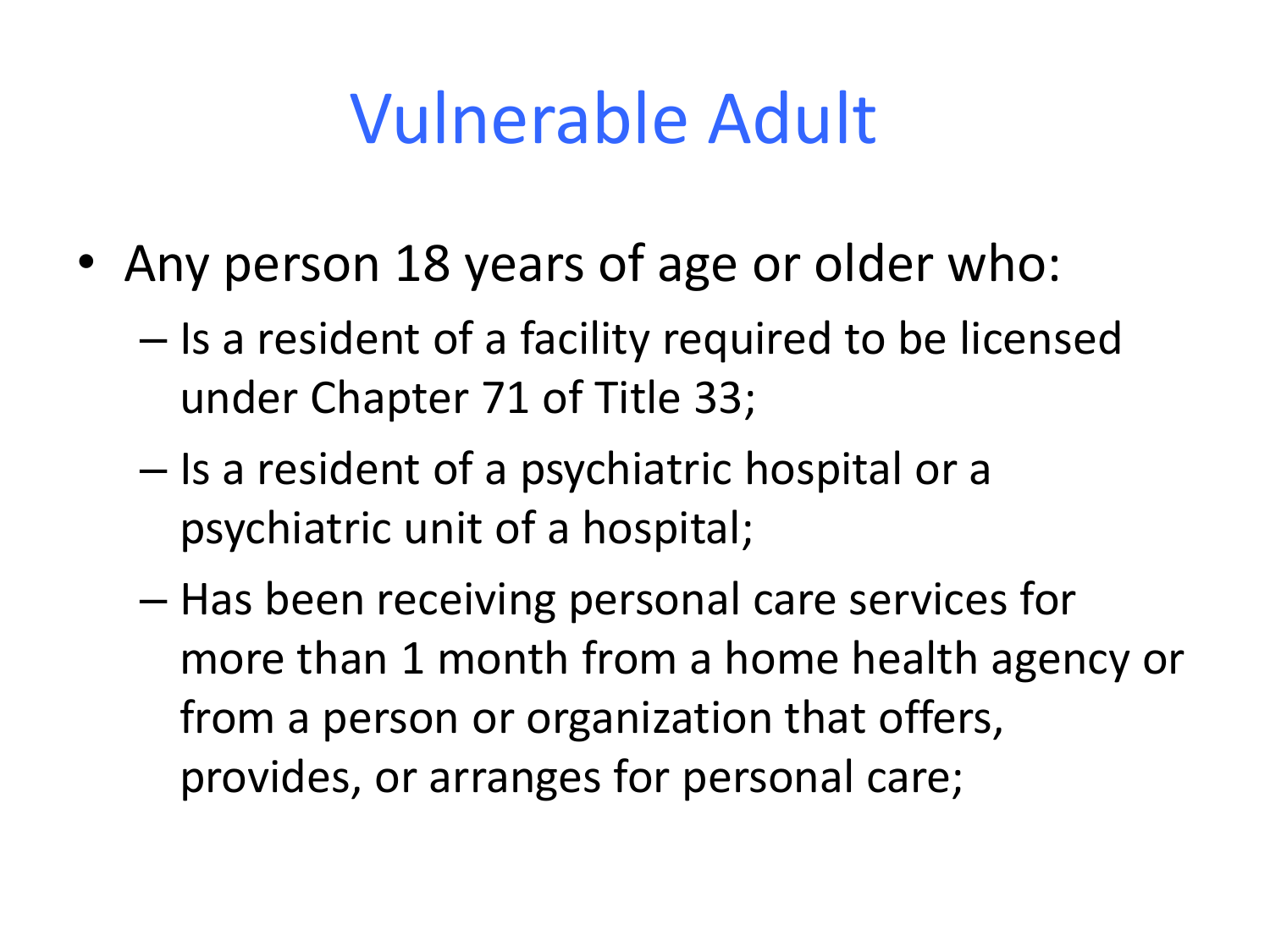## Vulnerable Adult

- Any person 18 years of age or older who regardless of residence or whether any type of service is received, is impaired due to brain damage, infirmities of aging, or physical, mental, or developmental disability:
	- That results in some impairment of the individual's ability to provide for his/her own care without assistance—food, shelter, clothing, healthcare, supervision, or management of finances.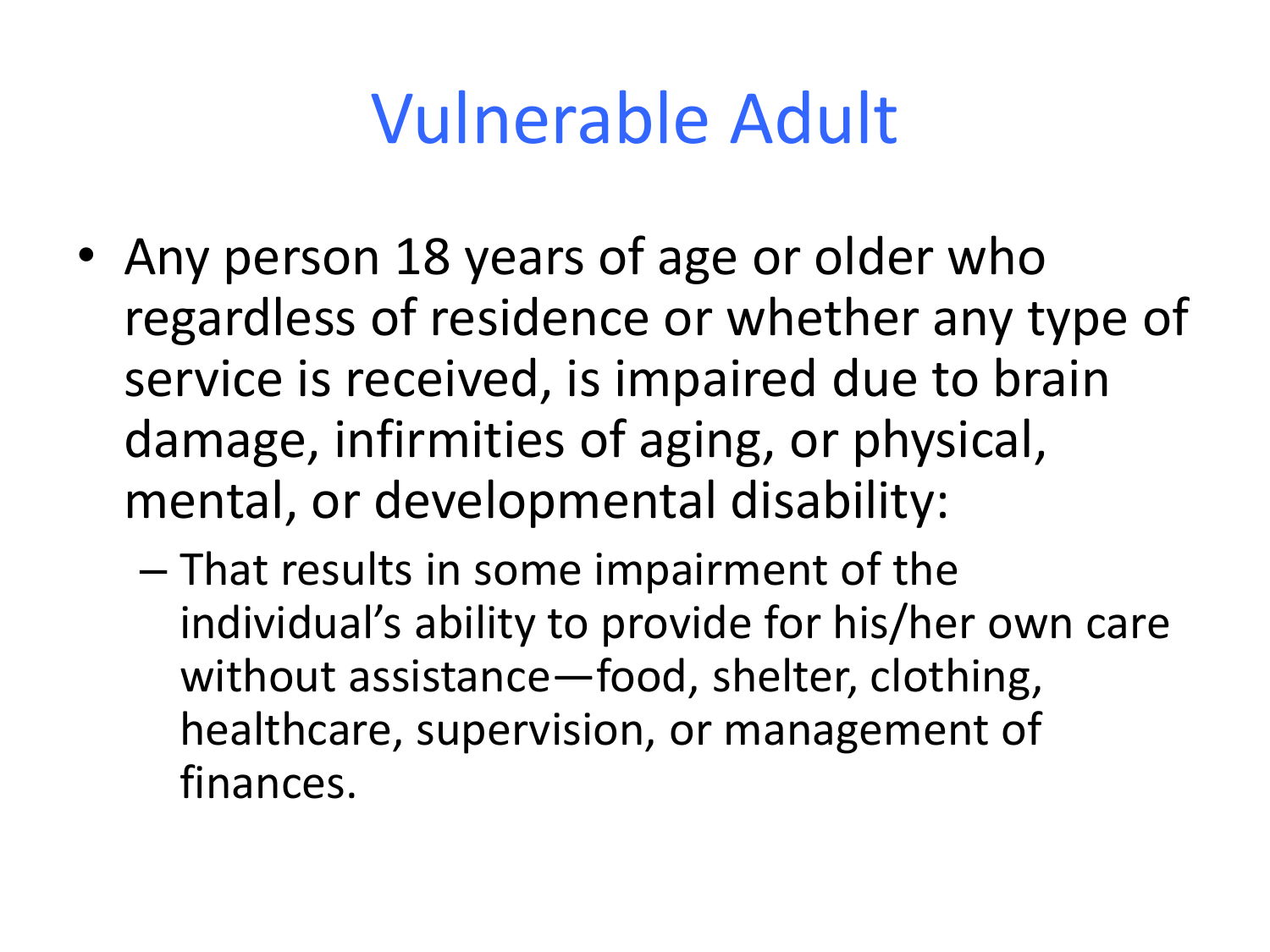## Vulnerable Adult

• Any person 18 years of age or older who, due to brain damage, infirmities of aging, or a physical, mental, or developmental disability has an impaired ability to protect himself/herself from abuse, neglect or exploitation.

33 V.S.A. §6902 (14)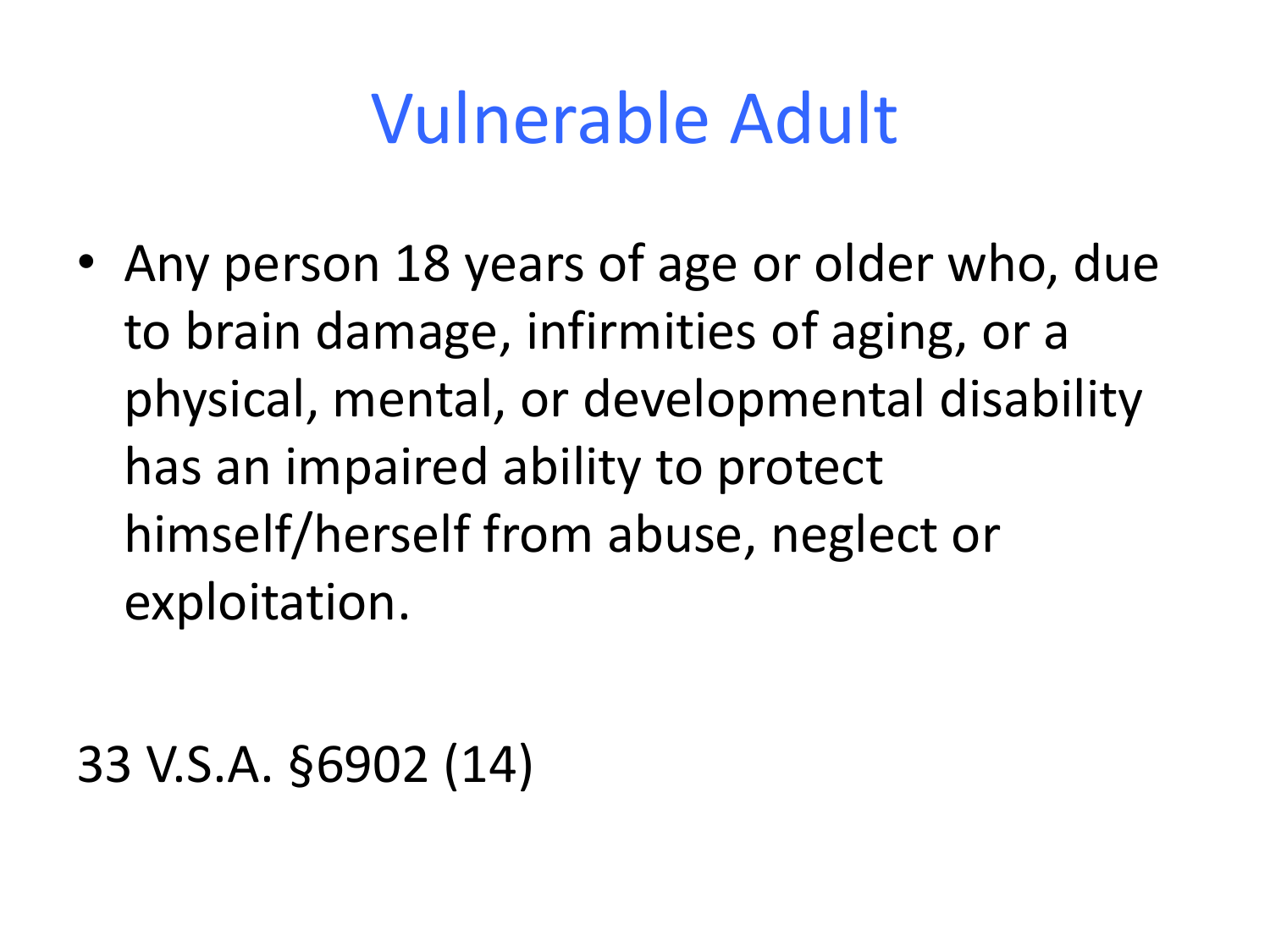## **Caregiver**

- A person, agency, facility or other organization with responsibility for providing subsistence or medical or other care to a vulnerable adult, who has assumed responsibility voluntarily, by contract or by an order of court;
- A person providing medical care, custodial care, personal care, mental health services, rehabilitative services or any other kind of care provided as required because of another's age or disability.
- 33 V.S.A. §6902 (2)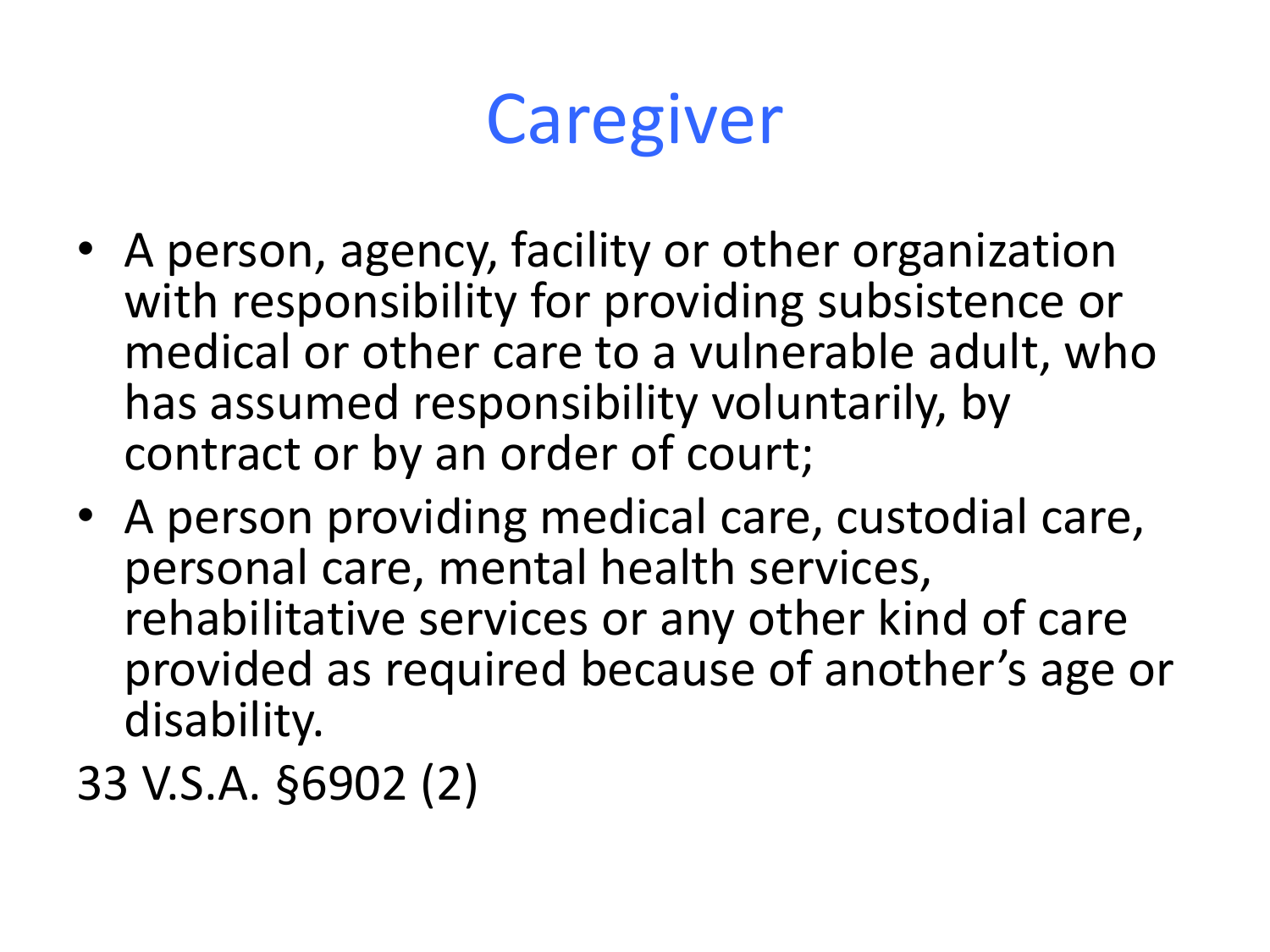#### Abuse

- Any treatment of a vulnerable adult which places life, health, or welfare in jeopardy or which is likely to result in impairment of health.
- Any conduct committed with an intent or reckless disregard that such conduct is likely to cause unnecessary harm, unnecessary pain, or unnecessary suffering to a vulnerable adult.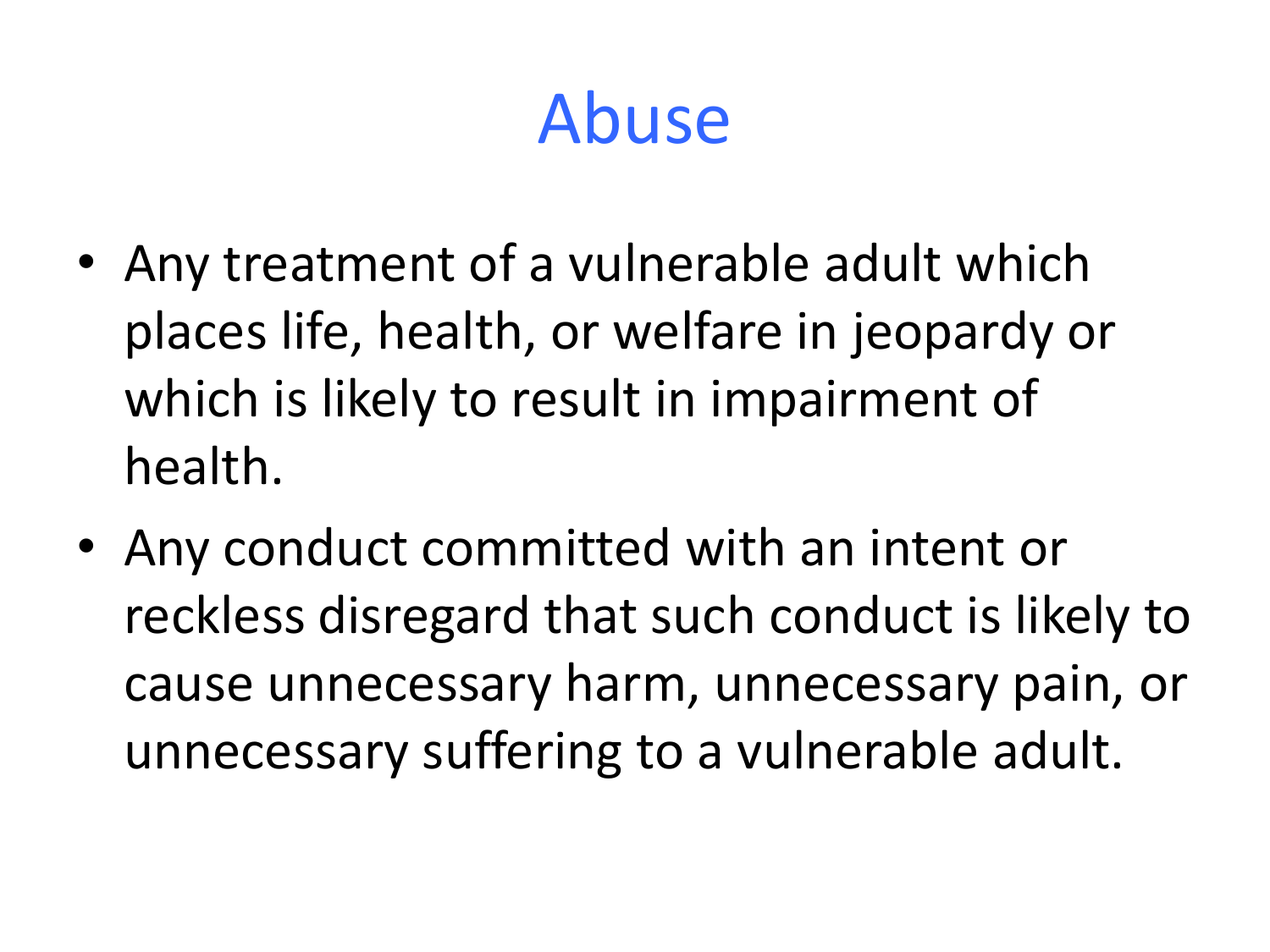## Abuse

- Unnecessary or unlawful confinement or unnecessary or unlawful restraint of a vulnerable adult;
- Any sexual activity with a vulnerable adult by a caregiver from a caregiving facility or program (other than consensual relationship);
- Intentionally subjecting a vulnerable adult to behavior which should *reasonably* be expected to result in intimidation, fear, humiliation, degradation, agitation, disorientation, or other forms of serious emotional distress;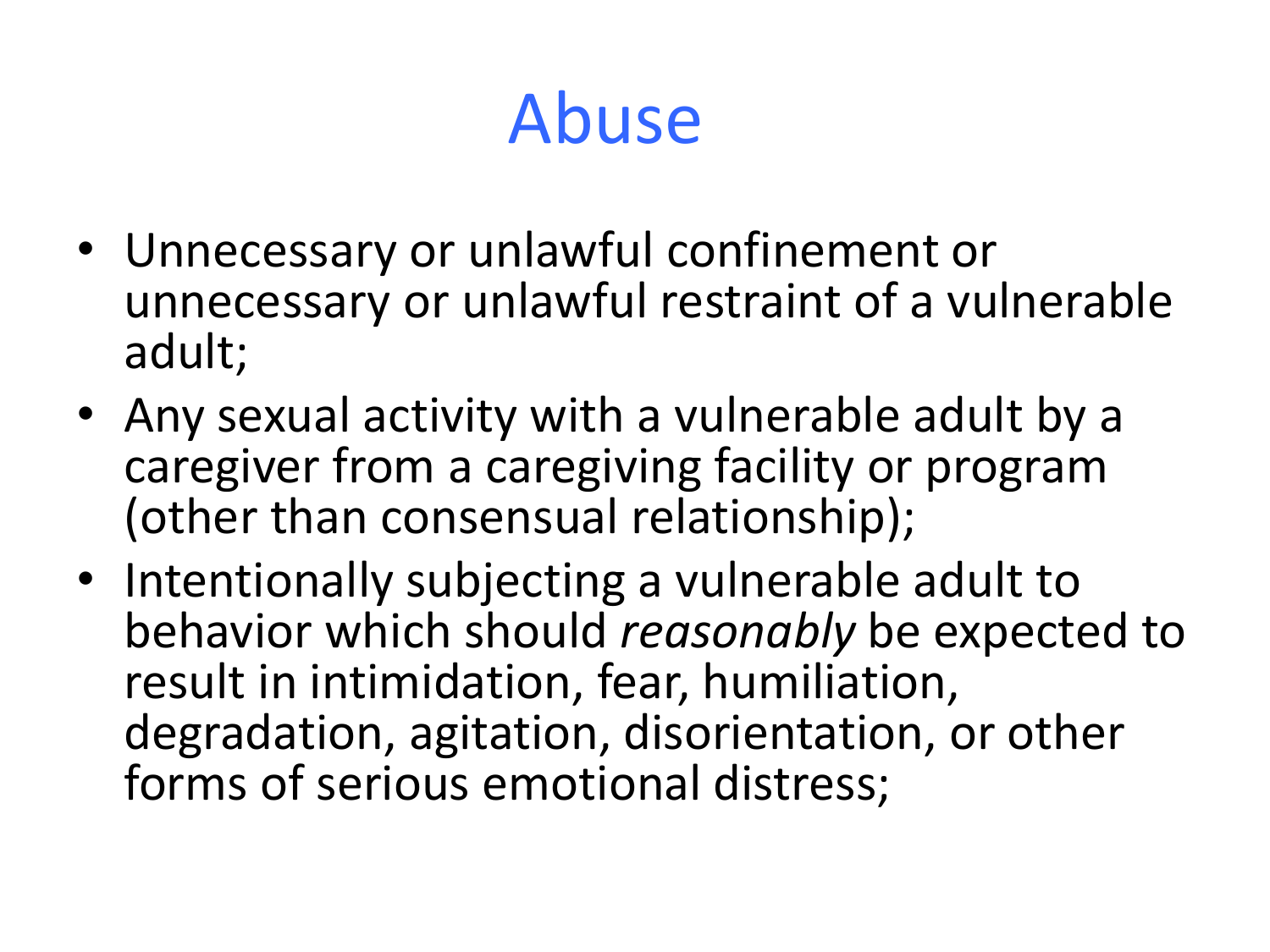#### Abuse

• Administration, or threatened administration, of a drug, substance, or preparation to a vulnerable adult for other than a legitimate purpose and lawful, medical or therapeutic treatment.

33 V.S.A. §6902(1)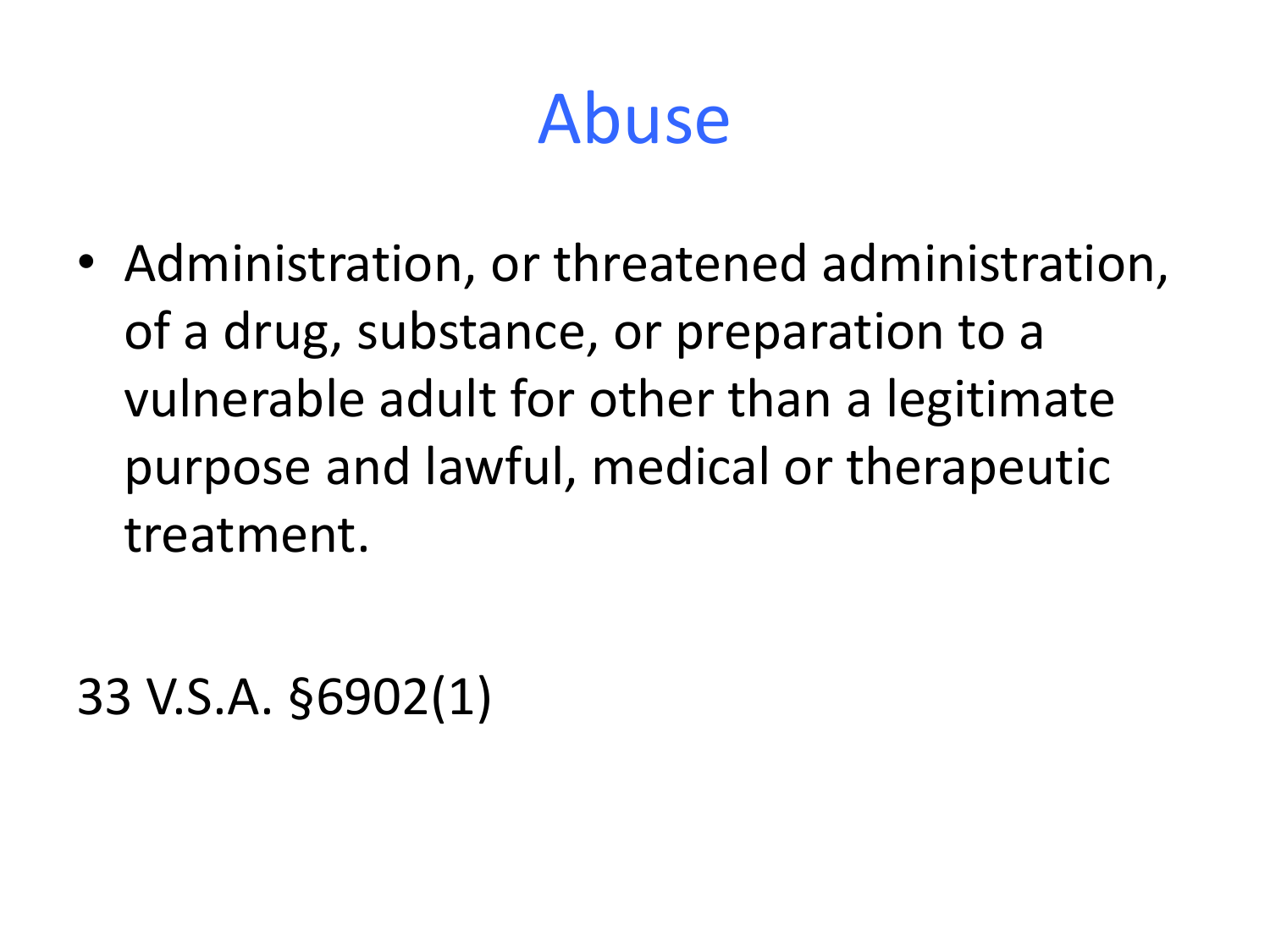## **Exploitation**

- Willfully using, withholding, transferring, or disposing of funds or property of a vulnerable adult without or in excess of legal authority for the wrongful profit or advantage of another;
- Acquiring possession or control of or an interest in funds or property of a vulnerable adult through the use of undue influence, harassment, duress, or fraud;
- The act of forcing or compelling a vulnerable adult against his or her will to perform services for the profit or advantage of another;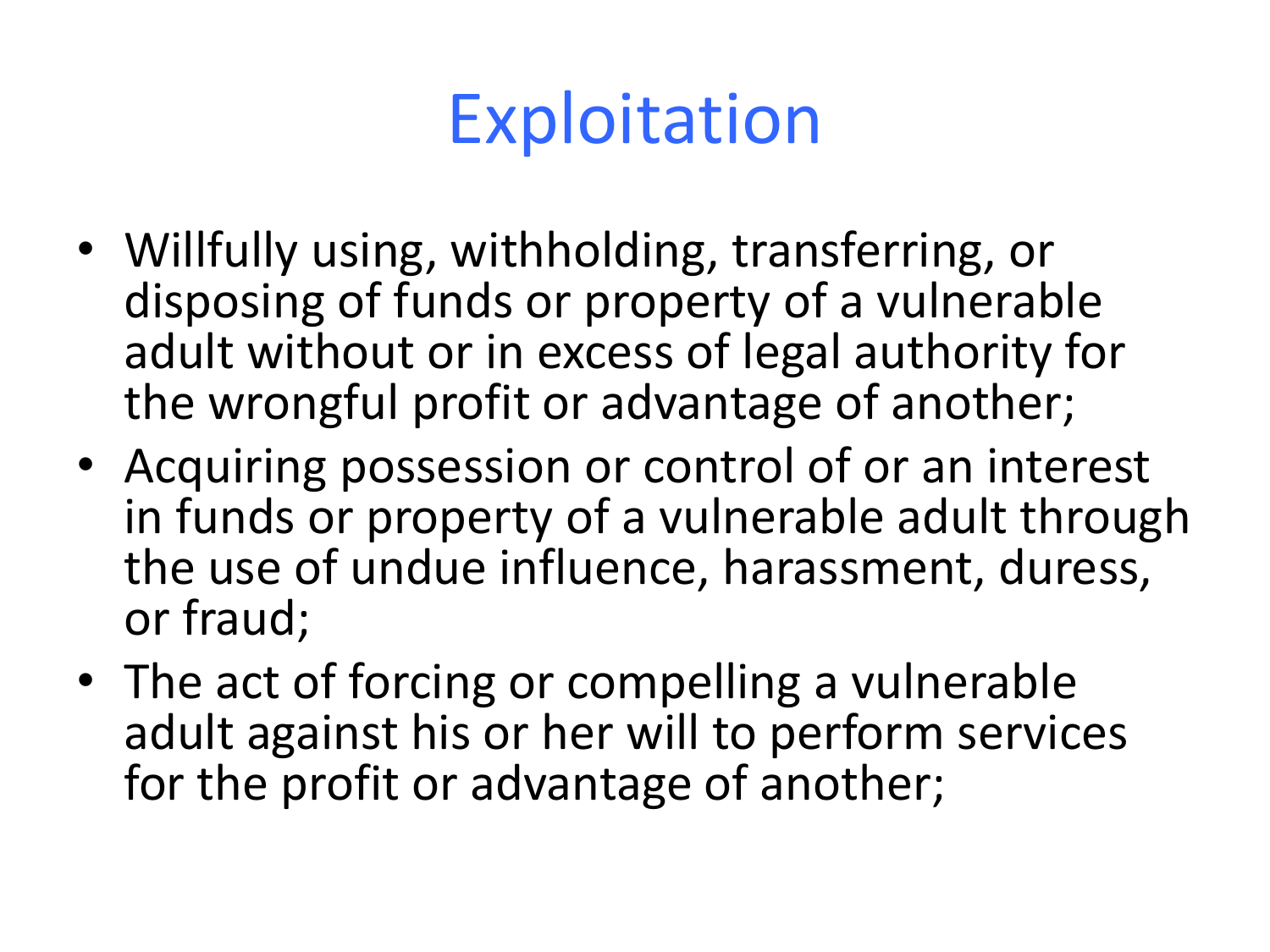## Exploitation

• Any sexual activity with a vulnerable adult when the vulnerable adult does not consent or when the actor knows or should know that the vulnerable adult is incapable of resisting or declining consent to the sexual activity due to age or disability or due to fear of retribution or hardship, whether or not the actor has actual knowledge of vulnerable status.

33 V.S.A. §6902 (6)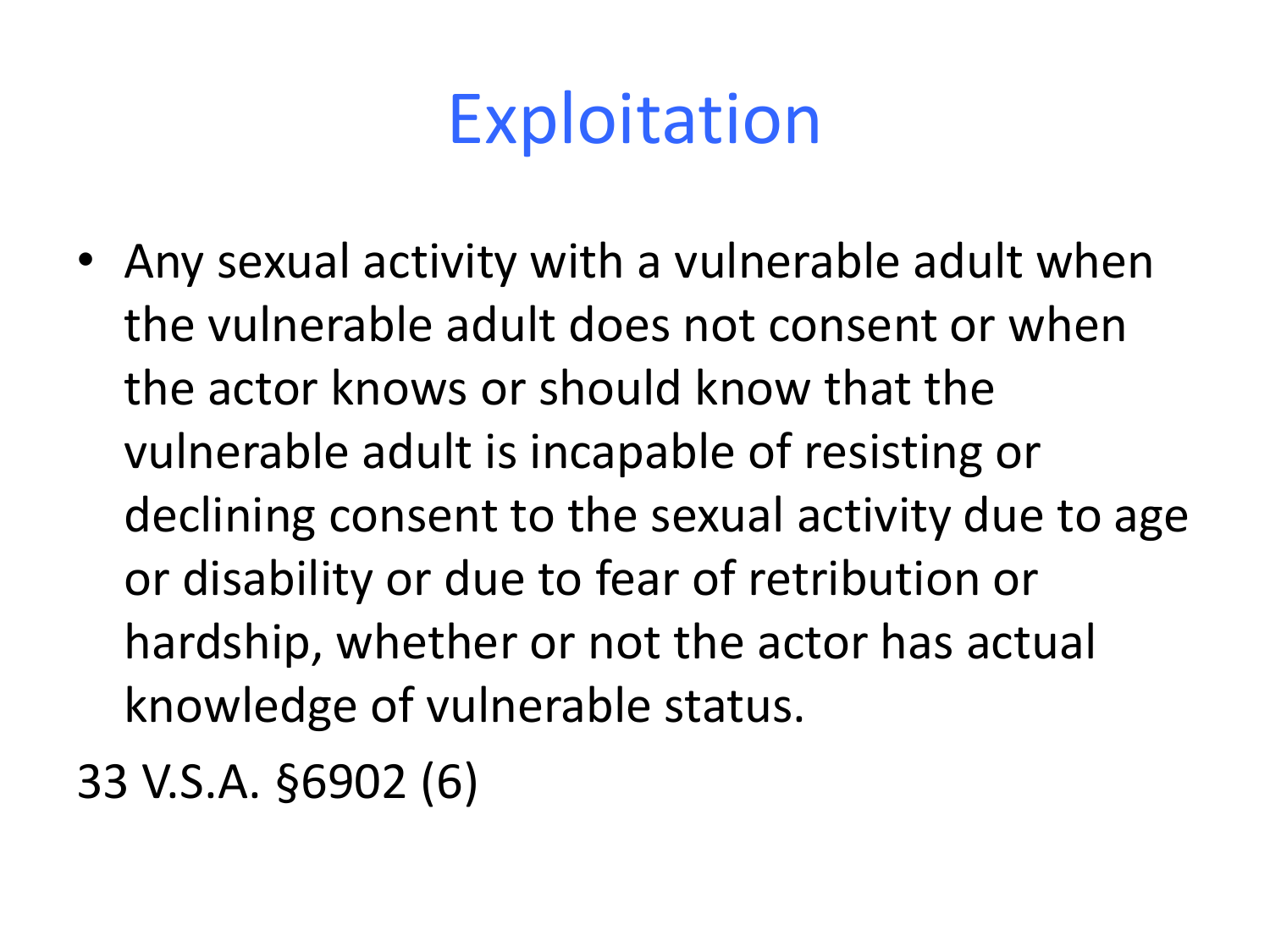• Purposeful or reckless failure or omission by a caregiver to provide care or arrange for goods or services necessary to maintain the health or safety of a vulnerable adult—food, clothing, medicine, shelter, supervision and medical services—unless the caregiver is acting pursuant to the wishes of the vulnerable adult or his/her representative, or terminal care document.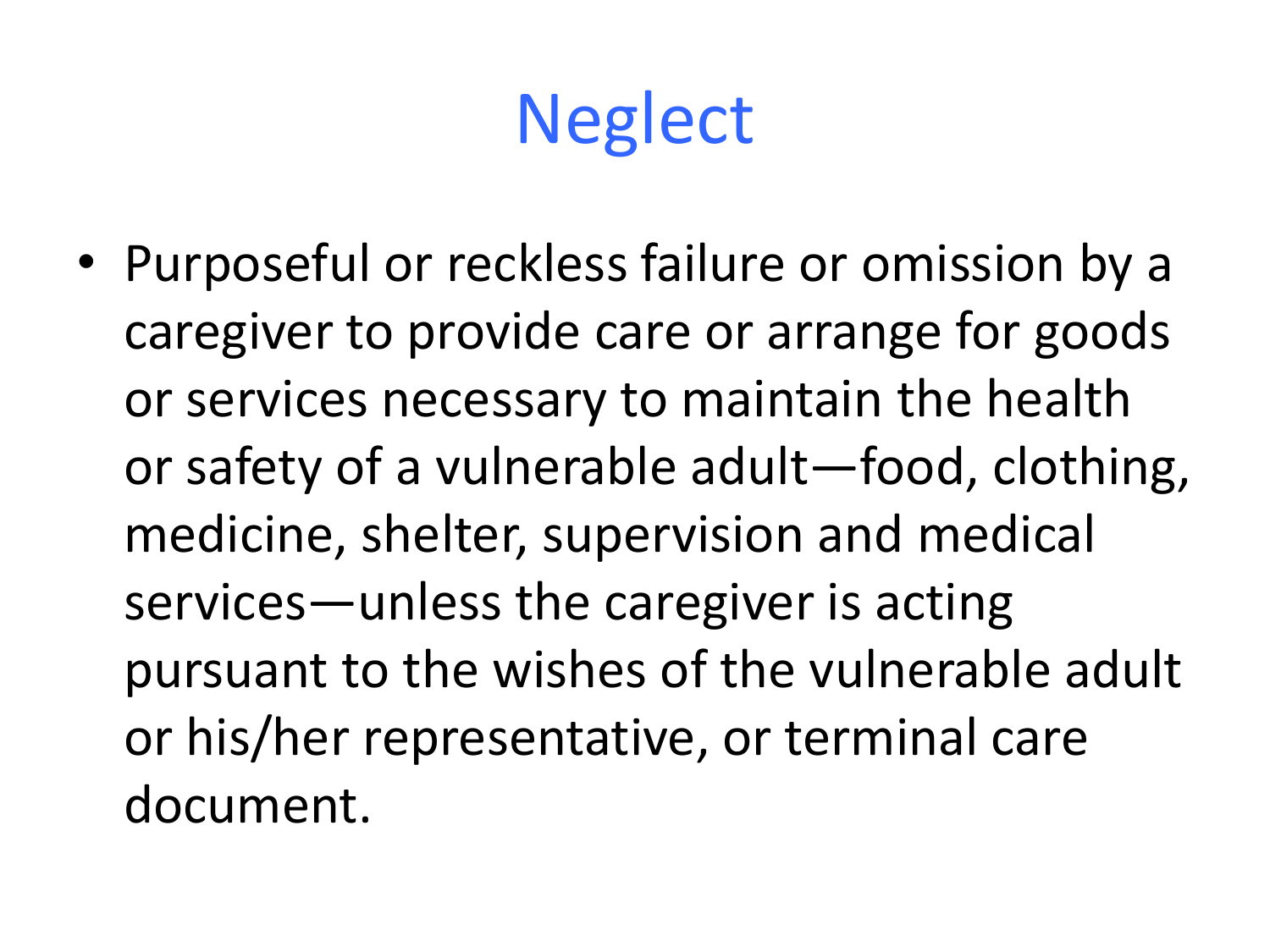• Purposeful or reckless failure or omission by a caregiver to make a reasonable effort, in accordance with the authority granted the caregiver, to protect a vulnerable adult from abuse, neglect, or exploitation by others.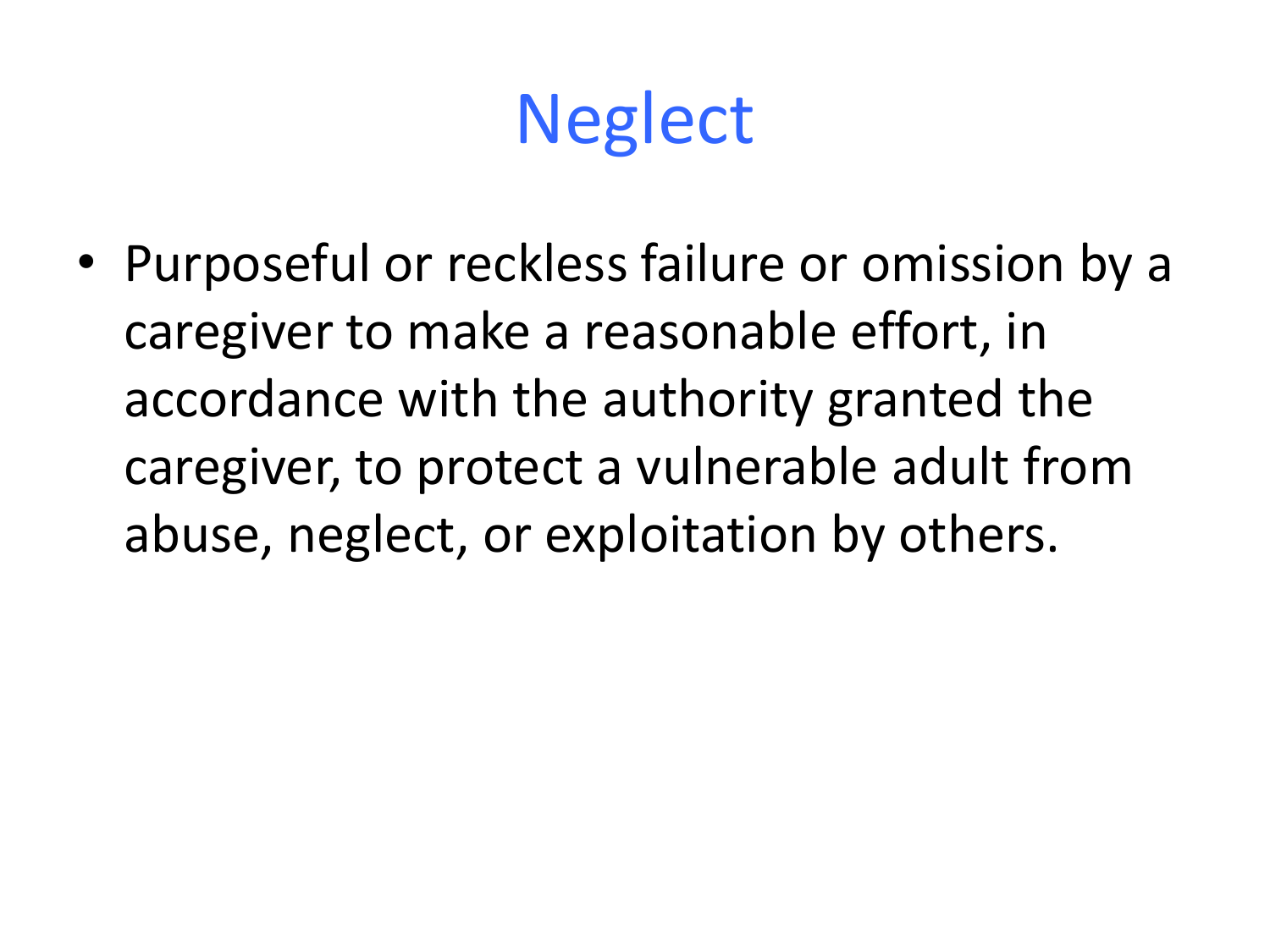• Purposeful or reckless failure or omission by a caregiver to carry out a plan of care for a vulnerable adult when such failure results in or could reasonably be expected to result in physical or psychological harm or a substantial risk of death to the vulnerable adult, unless the caregiver is acting pursuant to the wishes of the vulnerable adult or his or her representative, or a terminal care document.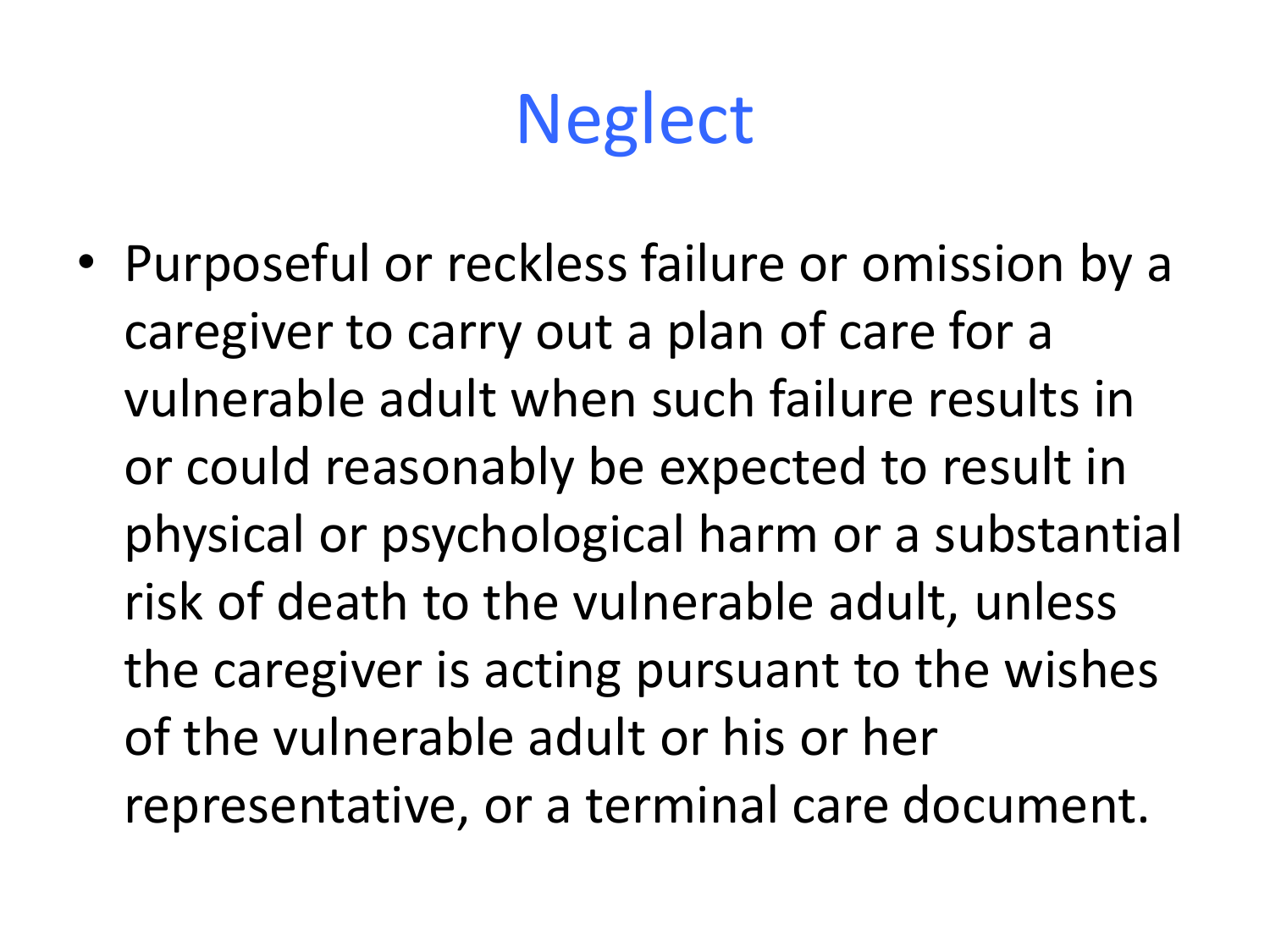- Purposeful or reckless failure or omission by a caregiver to report significant changes in the health status of a vulnerable adult to a physician, nurse, or immediate supervisor, when the caregiver is employed by an organization that offers, provides or arranges for personal care.
- May be repeated conduct or a single incident 33 V.S.A. §6902 (7)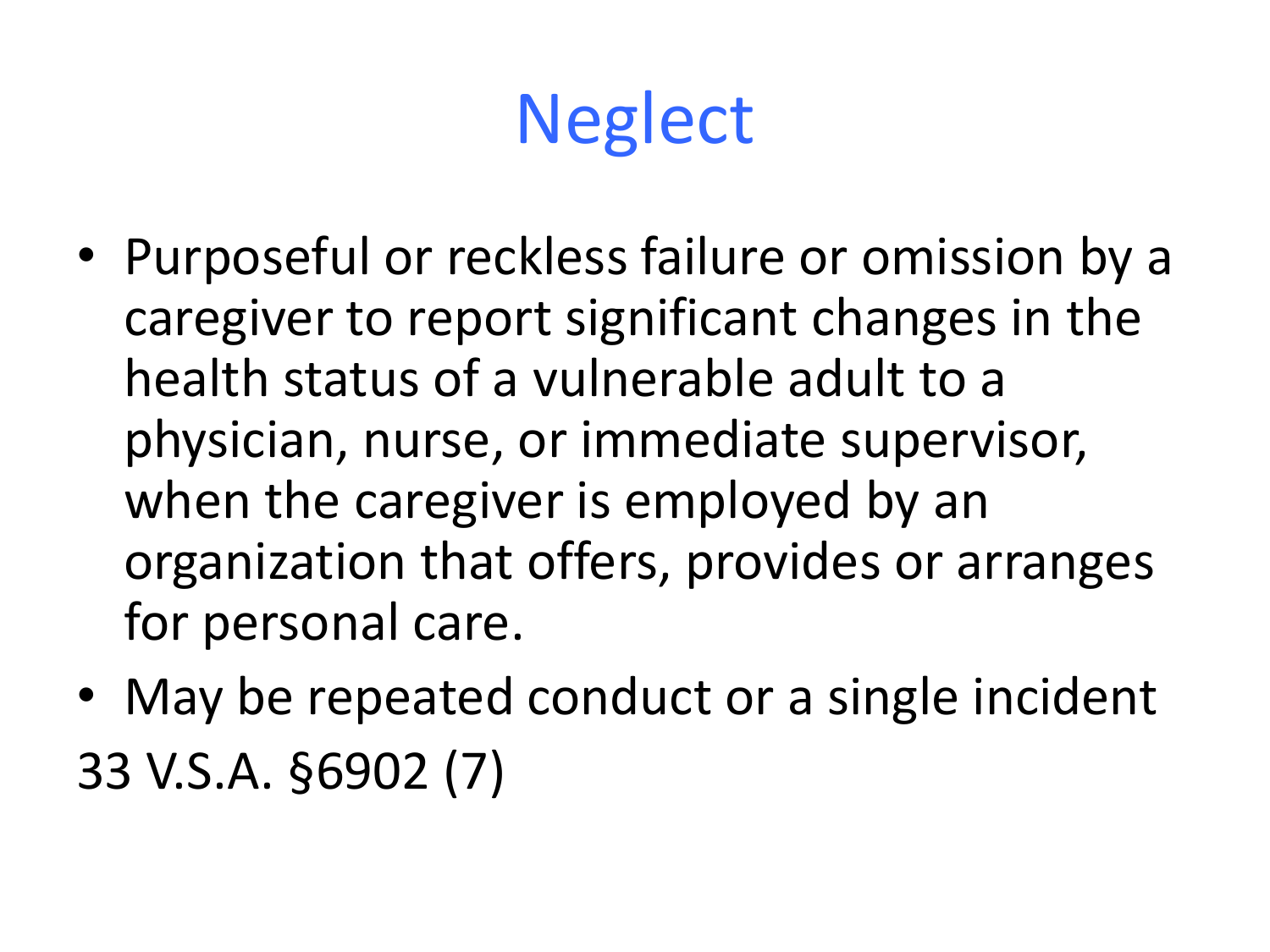#### Protective Services

- Services, action, or intervention that will, through voluntary agreement or court action, prevent further neglect, abuse, or exploitation of vulnerable adults
	- $-$  33 V.S.A. §6902 (9)
- Examples:
	- Assist with securing orders of protection/relief from abuse orders
	- Provide referrals to law enforcement and appropriate agencies
	- Assist with securing representative payee
	- Assist with reversing fraudulent credit card charges
	- Assist with securing appropriate supervision, guidance and/or counseling
	- Assist with petition for appointment of guardian
	- Assist securing safe and sanitary living conditions.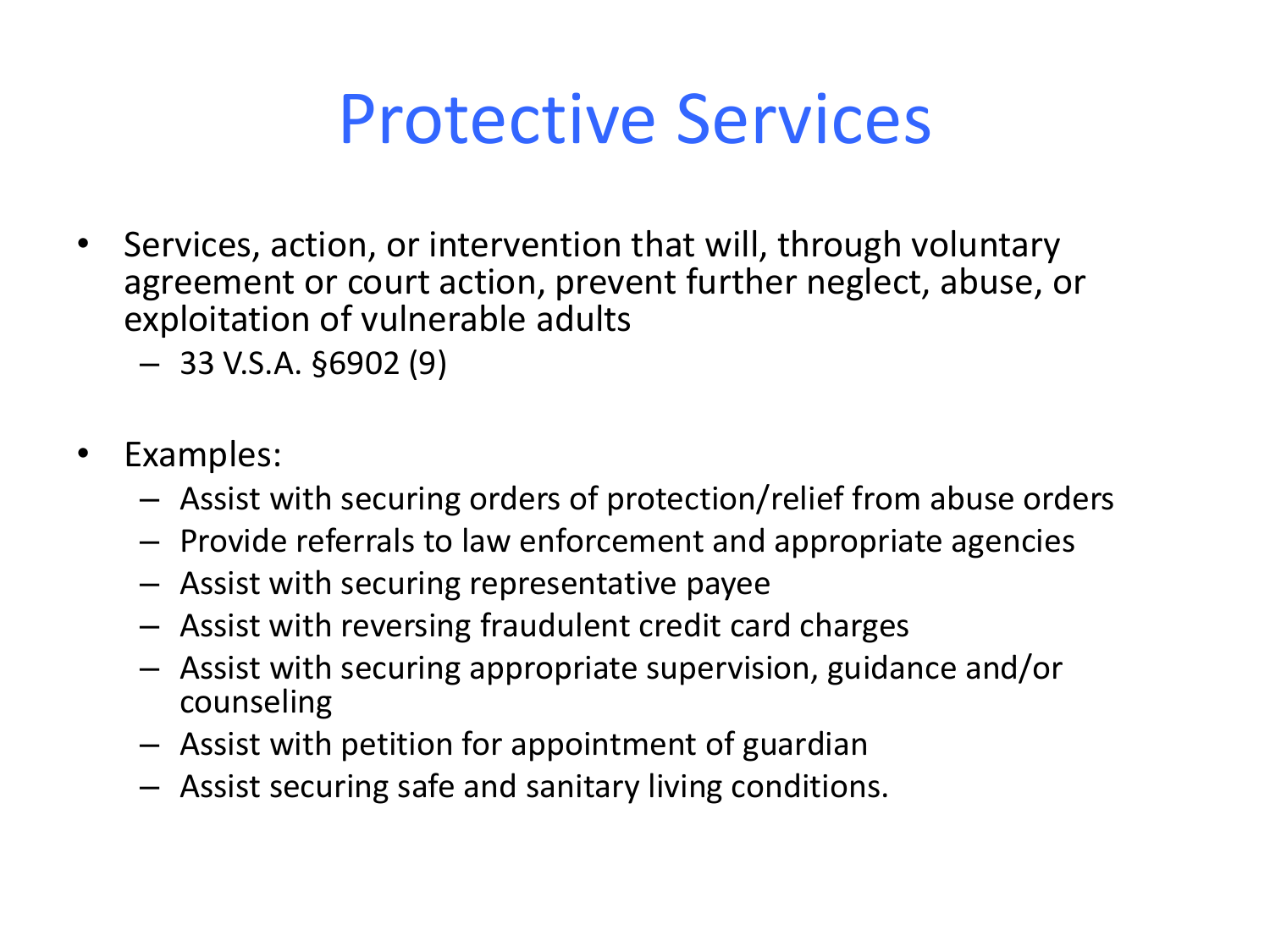#### Substantiated Report

• Determination by the Commissioner or her designee that an investigative report is based upon accurate and reliable information that would lead a *reasonable person* to believe that the vulnerable adult has been abused, neglected or exploited.

33 V.S.A. §6902 (12)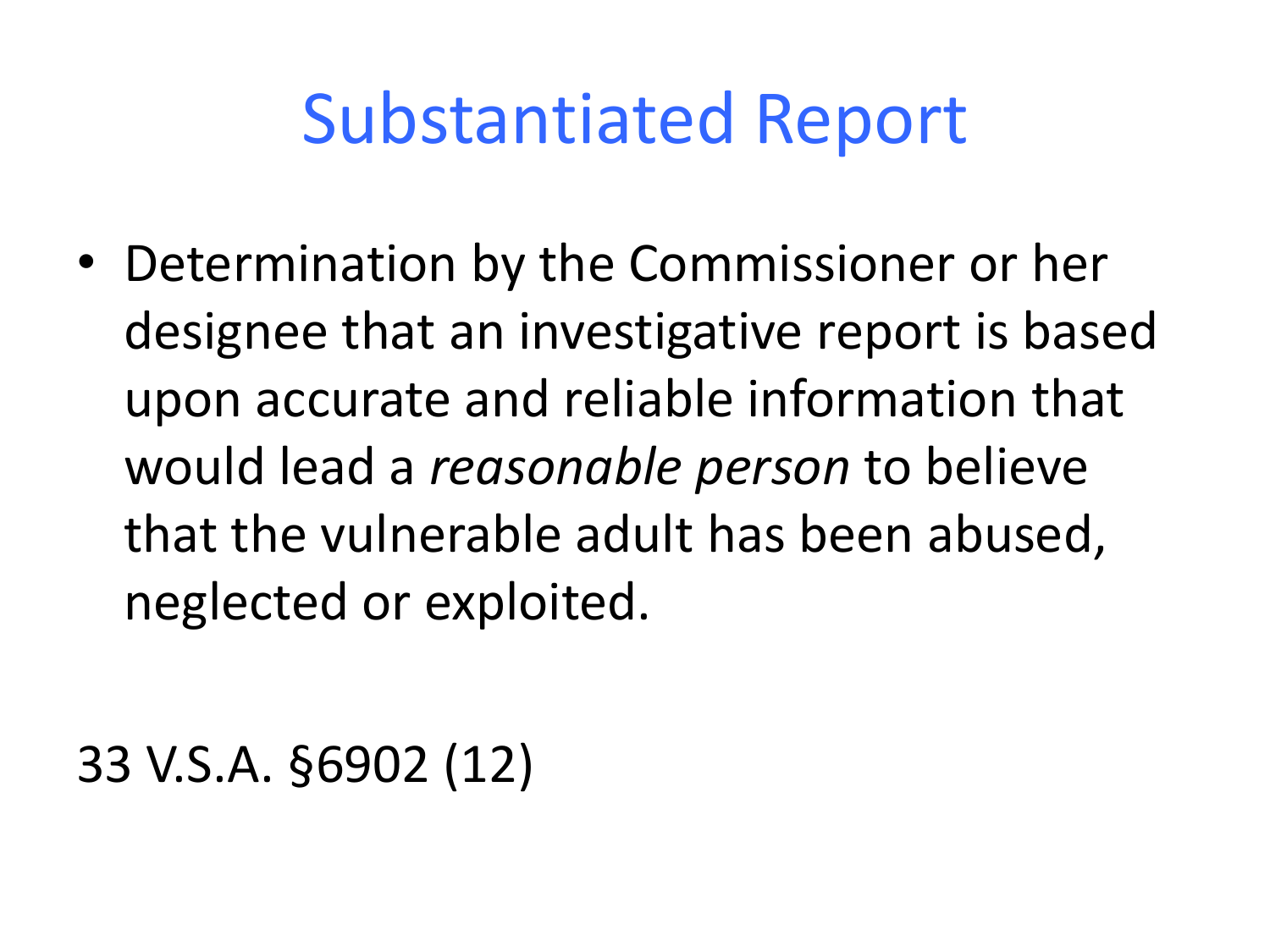## APS INTAKE PROCESS

- Report submitted to Adult Protective Services intake worker by fax, phone or secure, web-based report.
- Intake worker screens report to determine if allegations meet one or more of the statutory definitions of abuse, neglect and/or exploitation, and if the alleged victim meets the statutory definition of "vulnerable adult."
- Intakes are completed and a determination made regarding opening a case for investigation, or closing a report, within 48 hours of receipt of the report, if no additional information is required to complete the intake.
- If initial report is complete upon receipt, the report is assigned to an investigator.
- If initial report is not complete, intake staff will make 2 documented attempts to reach the reporter by phone, and make a determination regarding opening a case for investigation or closing the report within 4 business days of receipt of the initial report.
- Reporter, victim or victim's representative notified if the report is not opened, and if referrals were made to another agency.

Adult Protective Services Policies and Procedures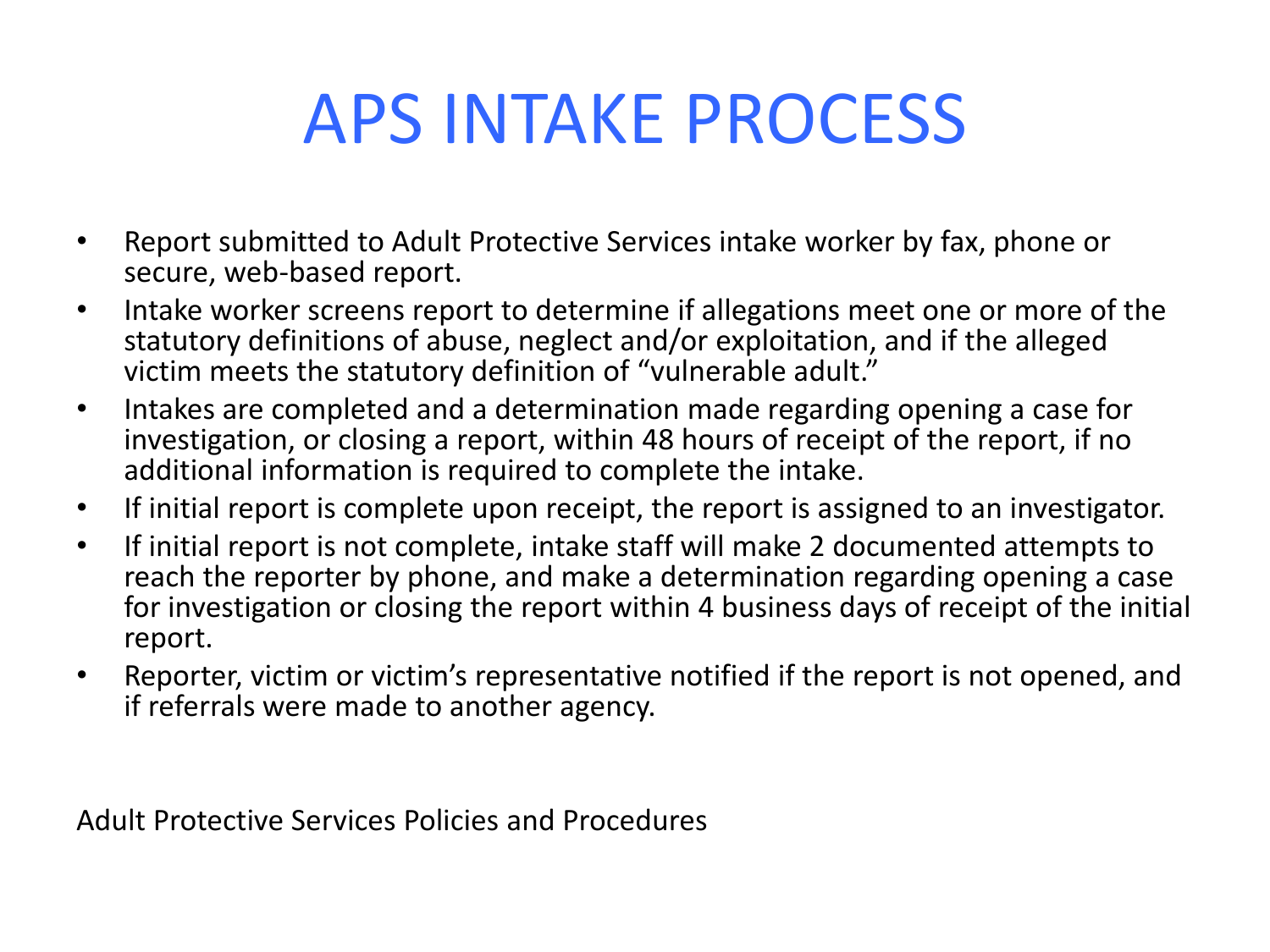## Initial Reports

- Name, address and contact information for reporter, vulnerable adult, accused, caregiver and guardian, if applicable.
- Age of vulnerable adult
- Nature of vulnerable adult's disability
- Nature and extent of alleged abuse, neglect and/or exploitation
- Any evidence of previous abuse, neglect and/or exploitation
- Additional information regarding cause of injuries and other relevant information known by reporter

33 V.S.A. §6904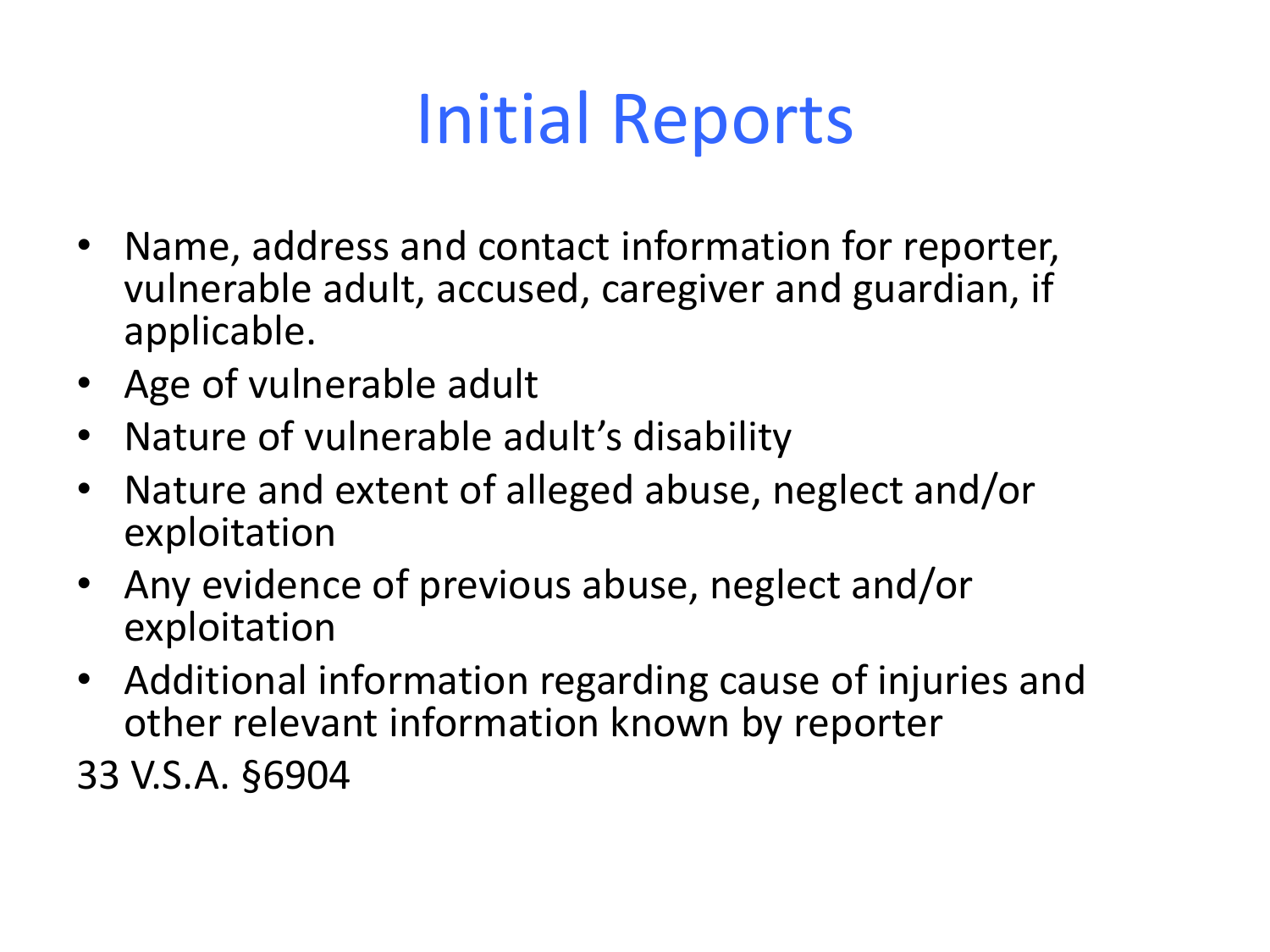Why is an investigation not opened following an initial report alleging abuse, neglect or exploitation?

- Incident previously investigated, or currently under investigation (same vulnerable adult, same alleged perpetrator, same allegations).
- Alleged vulnerable adult does not meet statutory definition of vulnerable adult.
- Allegations do not meet statutory definition of abuse, neglect or exploitation.
- Reports incomplete as received, and 2 attempts to reach the reporter were unsuccessful.
- Report is a resident-to-resident or patient-to-patient incident within a licensed setting, exceptions set forth in APS Policies and Procedures (e.g., incident alleges sexual abuse/assault that was resident-to-resident; incident required medical treatment for one or more residents involved in incident).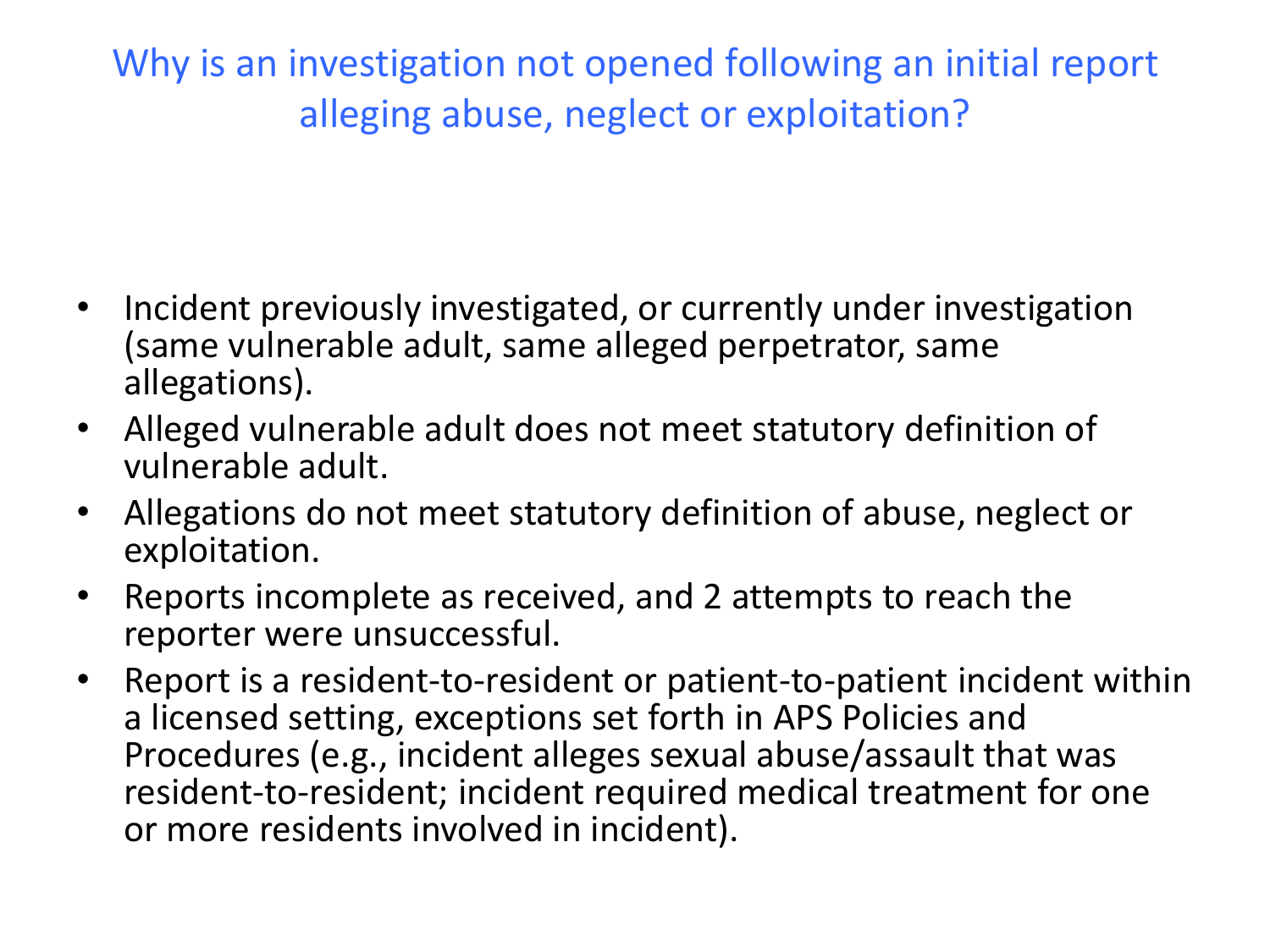### Reporters

- Confidential
	- Unless reporter consents to disclosure
	- Unless a judicial proceeding results from the report
- Concerned citizen
- Mandated\*:
	- AHS employees, contractors, grantees involved in caregiving
	- Medical professionals
	- School employees and contractors
	- Mental health professionals
	- Social workers
	- Personal care providers; caregivers
	- Law enforcement
	- Employees of Adult Day, AAA, Senior Centers, Meal Programs
	- Employees and owners of nursing homes, hospitals, residential care homes, home health agencies, therapeutic care homes, group homes, developmental homes, intermediate care facility
	- \*Administrative penalties (\$500 \$5,000) may be assessed for failure of mandated reporter to report.
	- 33 V.S.A. §6903, §6913(b)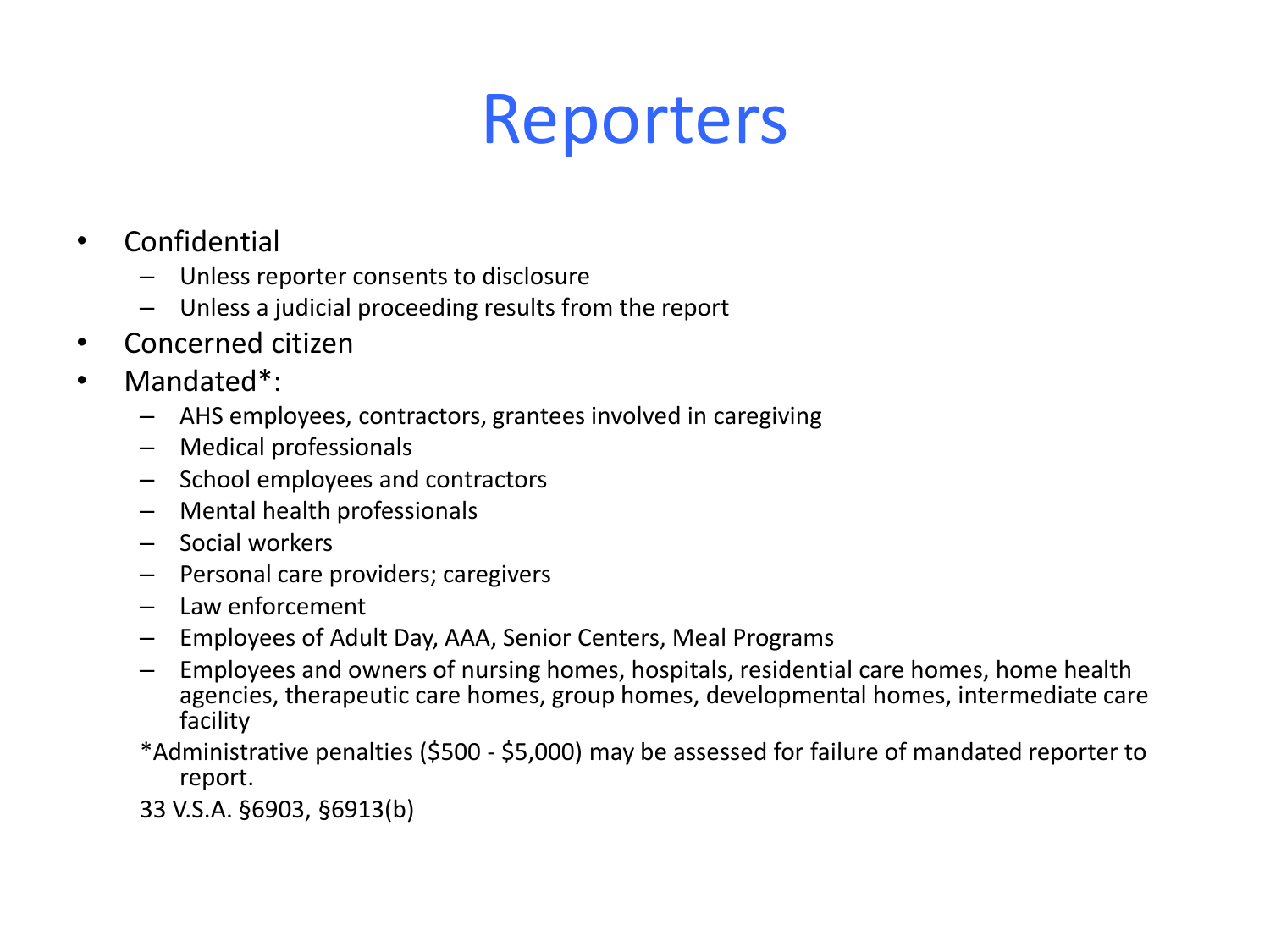## Investigations

- Intake commences an investigation into the report within 48 hours
- Keep reporter and alleged victim informed at all stages of investigation
- Notify reporter, victim and victim's representative of the outcome of an investigation
- Notify the perpetrator and perpetrator's representative of the outcome of an investigation.

33 V.S.A. §6906 (a), (c); Adult Protective Services Policies and Procedures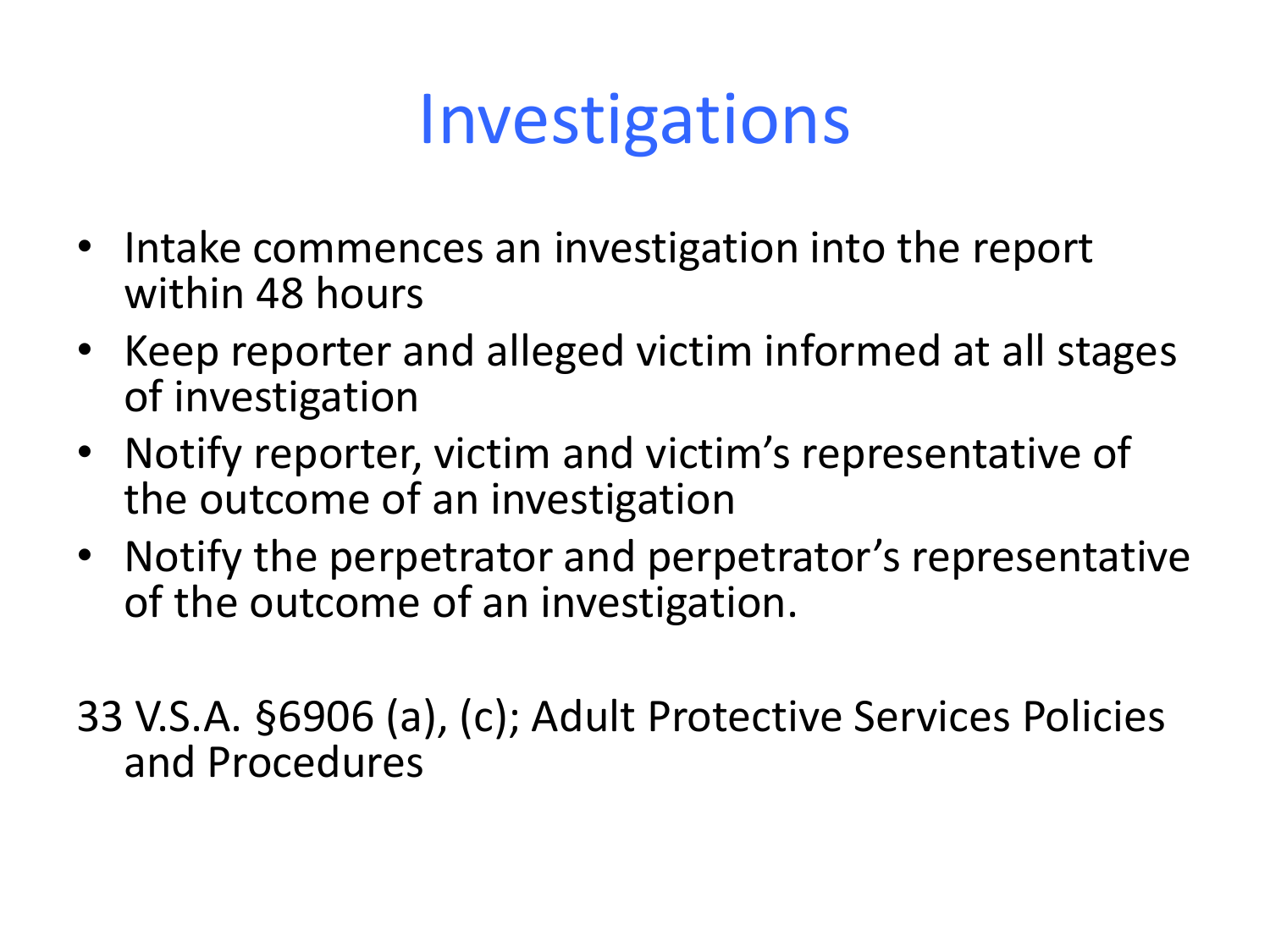## Investigation Requirements

- Visit to alleged victim's residence and location of alleged abuse, neglect or exploitation
- Interview witnesses and other collateral contacts
- Interview reporter
- Interview alleged victim if he/she consents
- Offer accused interview
- 33 V.S.A. §6906 (b)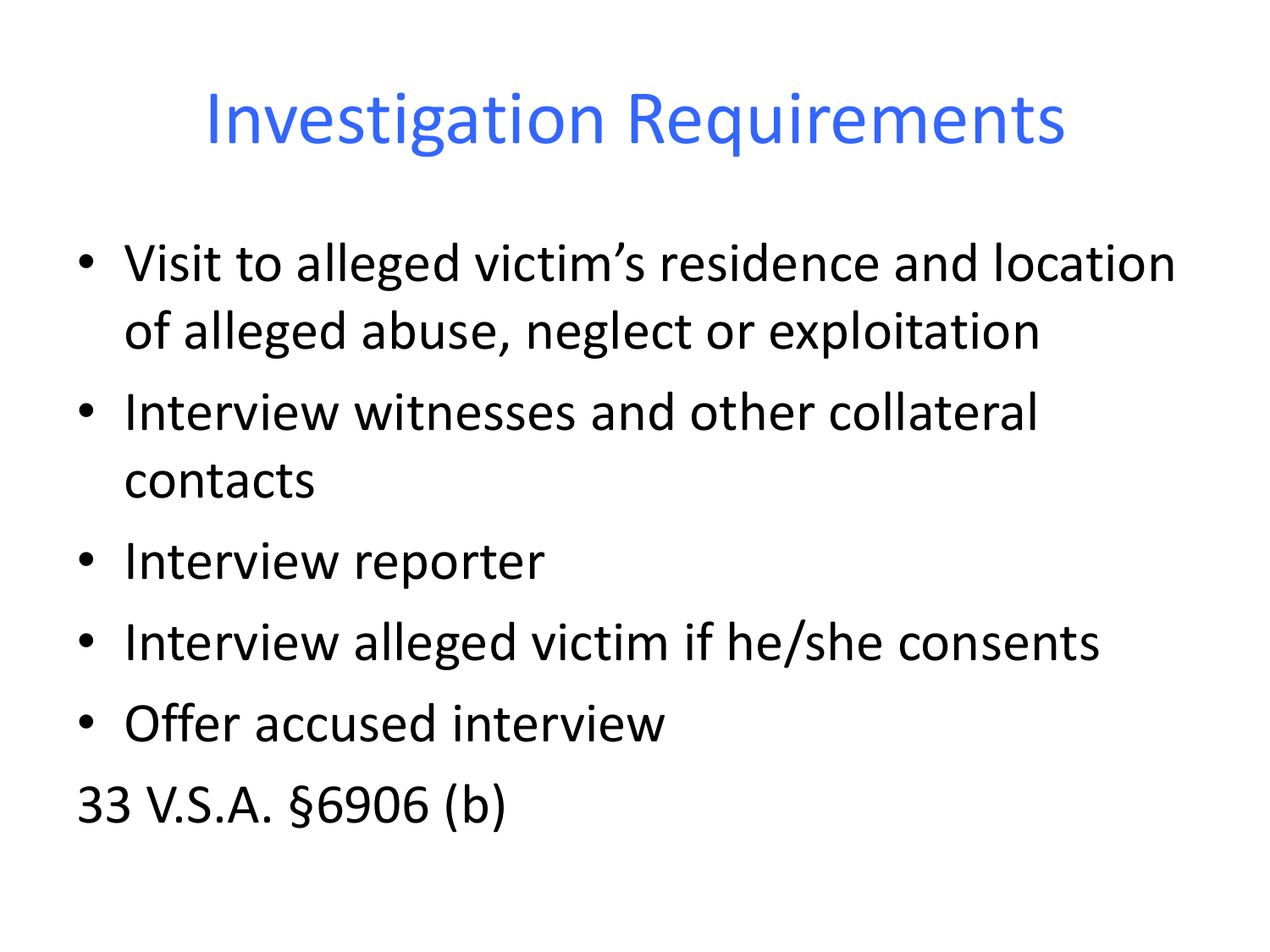### Investigative Reports

- Describe all evidence obtained during investigation
- Recommend finding of substantiated or unsubstantiated
- 33 V.S.A. §6906

\*\*Reports are reviewed and approved by investigator's supervisor.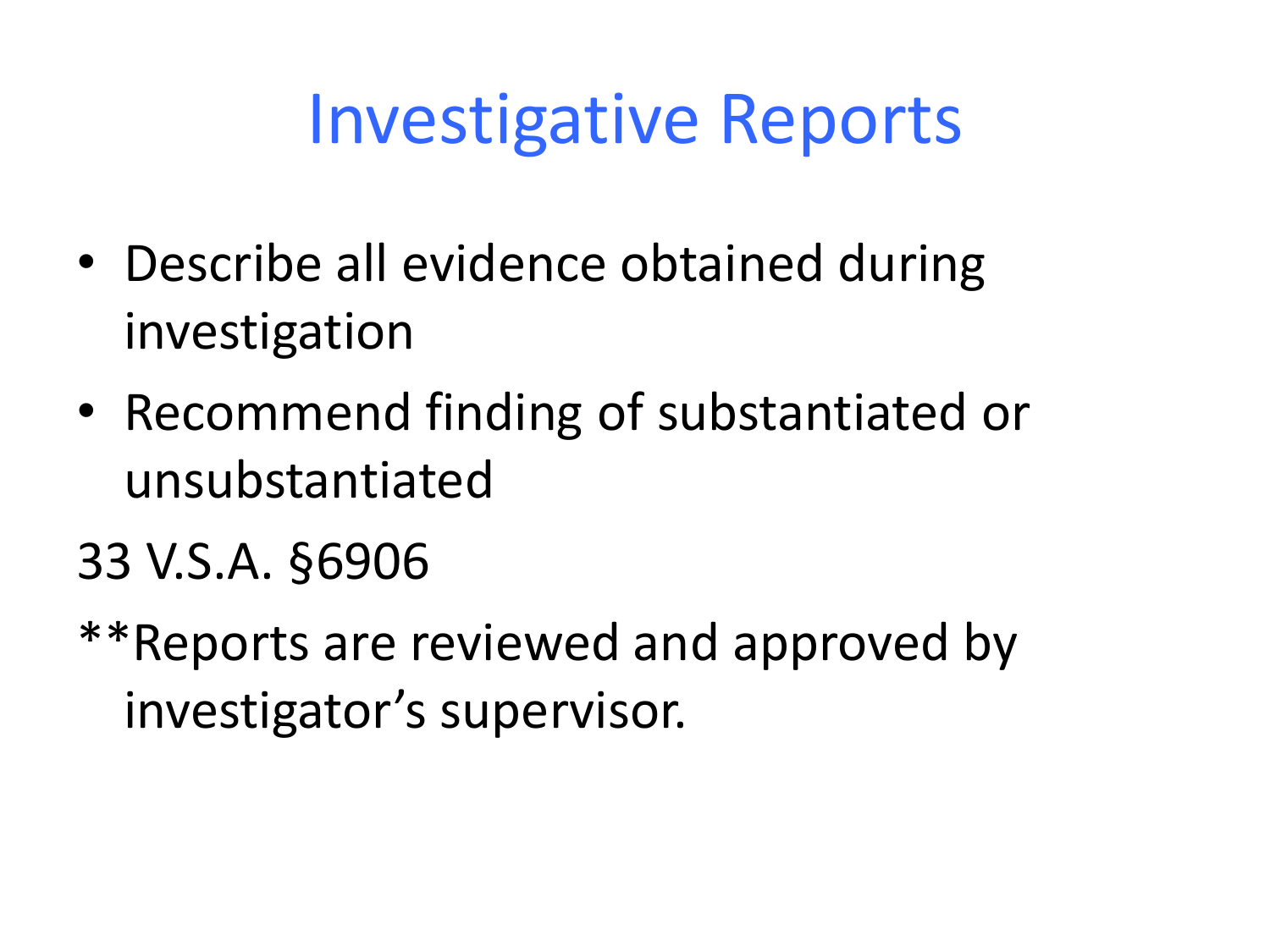# Disclosure of Information

- Investigative reports, absent a court order, only disclosed to:
	- Commissioner or her designee
	- Adult Protective Services investigator
	- Accused
	- Vulnerable adult or his/her representative
	- Office of Professional Regulation by direction of the Commissioner
	- Law enforcement
	- State's attorney/Office of Attorney General
		- Criminal investigation/prosecution
		- Civil investigation/enforcement action

33 V.S.A. §6911(a)(1)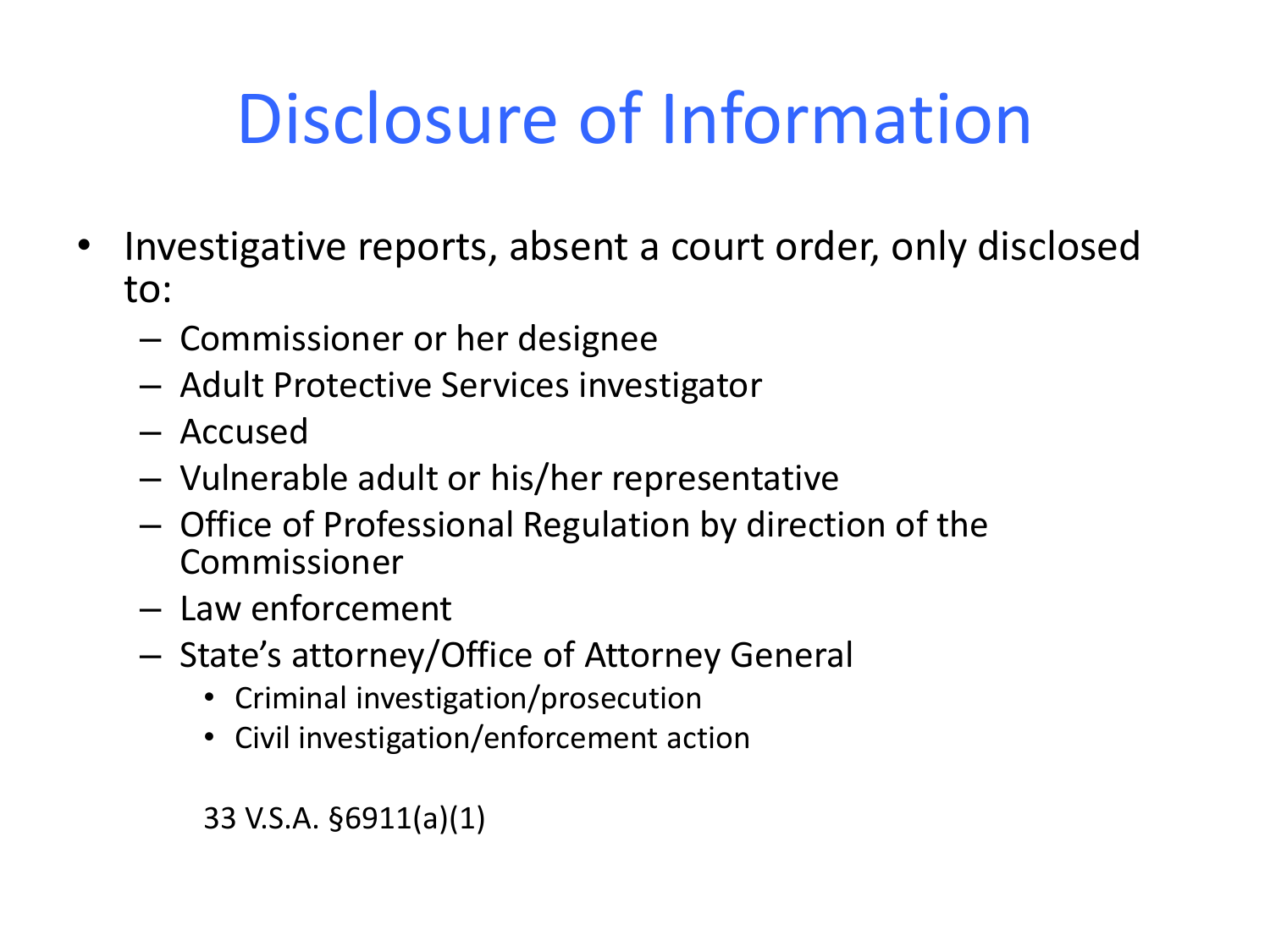# Disclosure of Information

- Relevant information obtained through investigation, absent a court order, only disclosed:
	- Secretary of AHS or his designee for purposes of:
		- Remediating or preventing abuse, neglect, or exploitation
		- To assist the agency in its monitoring and oversight responsibilities
	- In the course of a relief from abuse proceeding, guardianship proceeding, or any other court proceeding when:
		- The Commissioner deems it necessary to protect the victim and
		- The victim or his/her representative consents to disclosure.

33 V.S.A. §6911 (a)(2)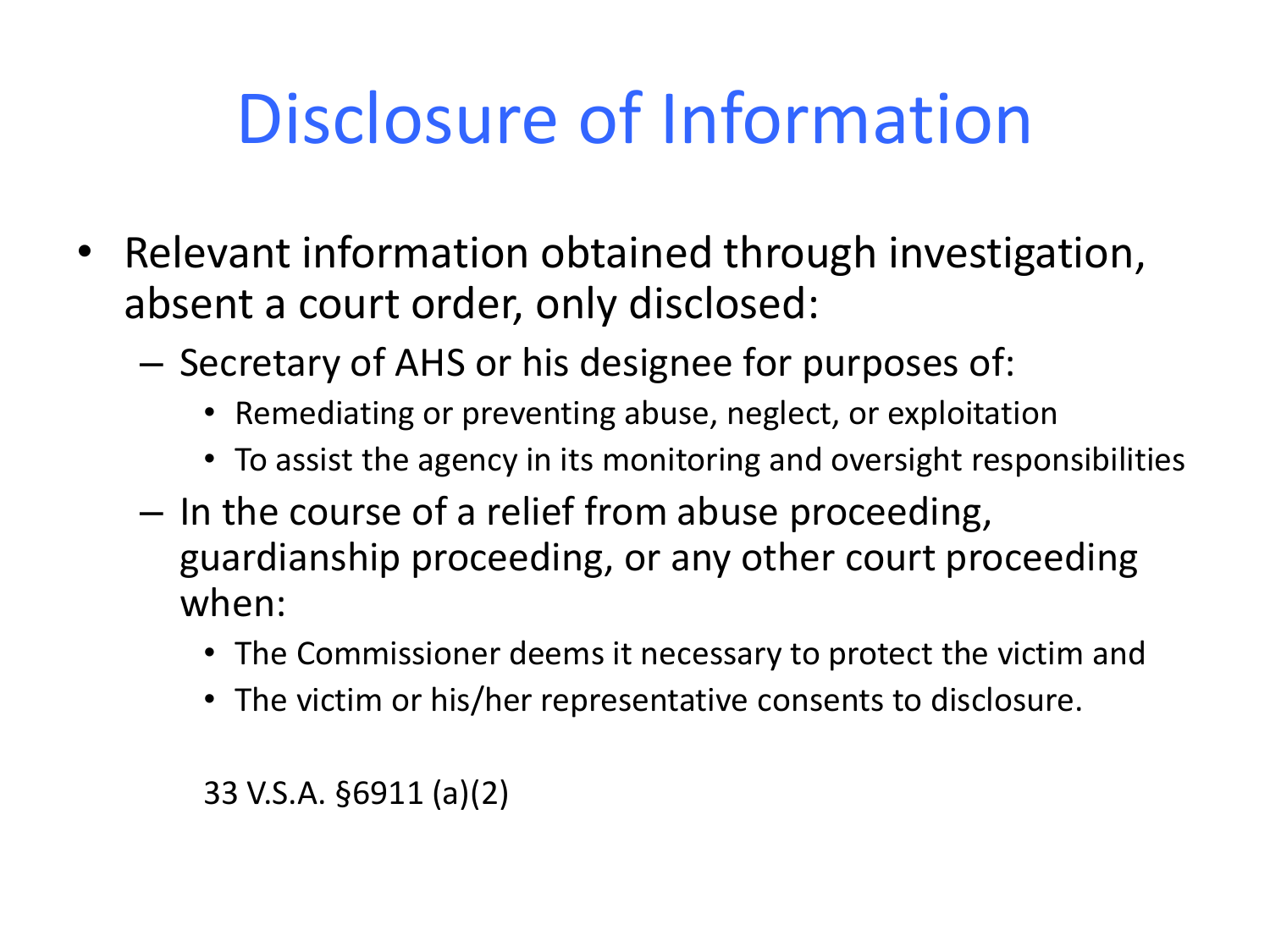## Disclosure of Information

- Limited to "minimum amount necessary" to accomplish intended purpose:
	- Investigative Reports
	- Relevant information
	- 33 V.S.A. 6911(a)(1) and (2)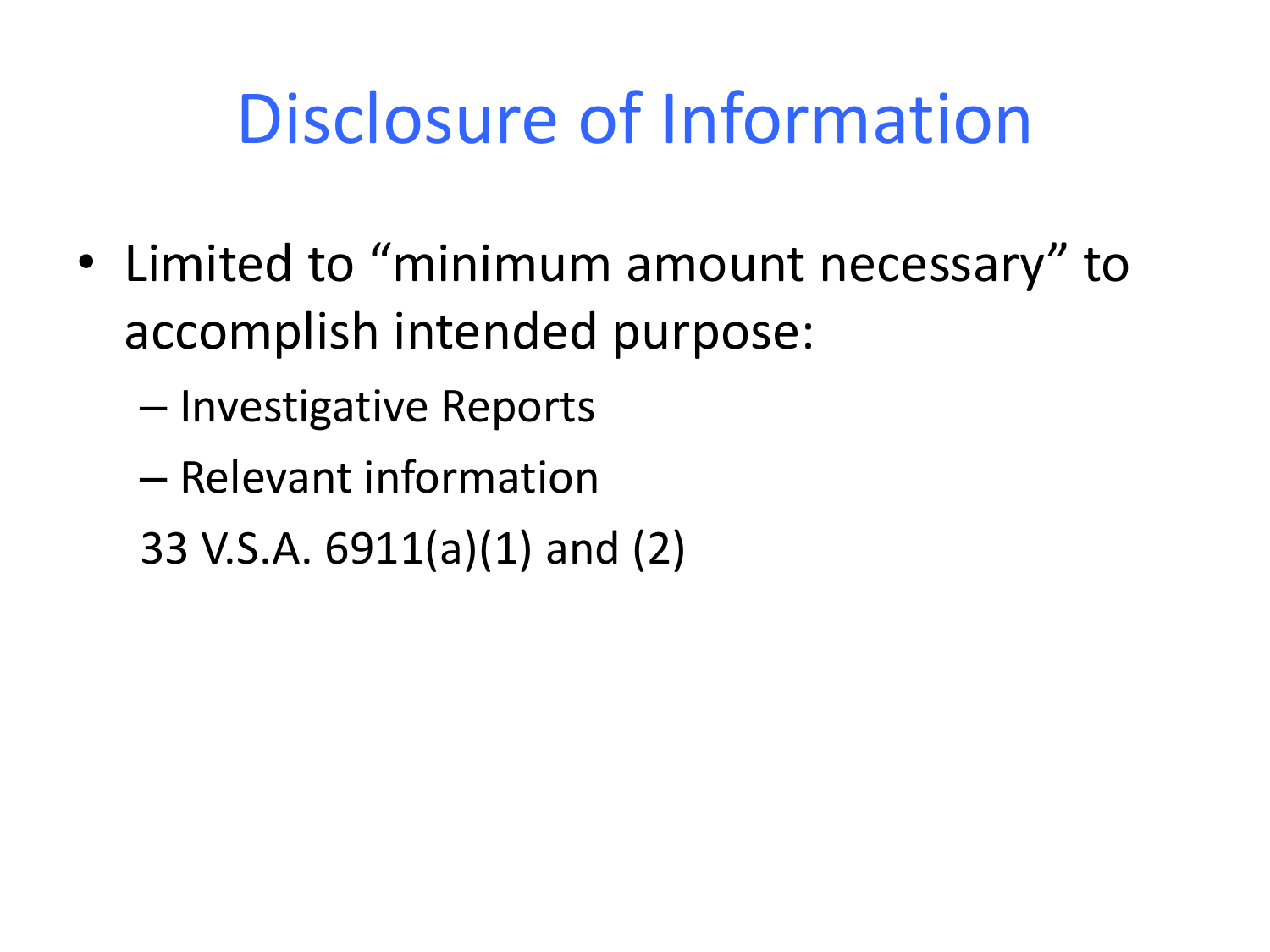#### Recommendation for Substantiation

- Report is based upon accurate and reliable information that would lead a *reasonable person* to believe that the vulnerable adult has been abused, neglected or exploited.
- Notify accused of right to appeal

--To commissioner

--To Human Services Board

- If accused does not request Commissioner's hearing within 15 days of notification of recommendation of substantiation, Commissioner makes finding of substantiation and notifies accused of right to appeal to Human Services Board.
- 33 V.S.A. §, 6902 (12), §6906 (c)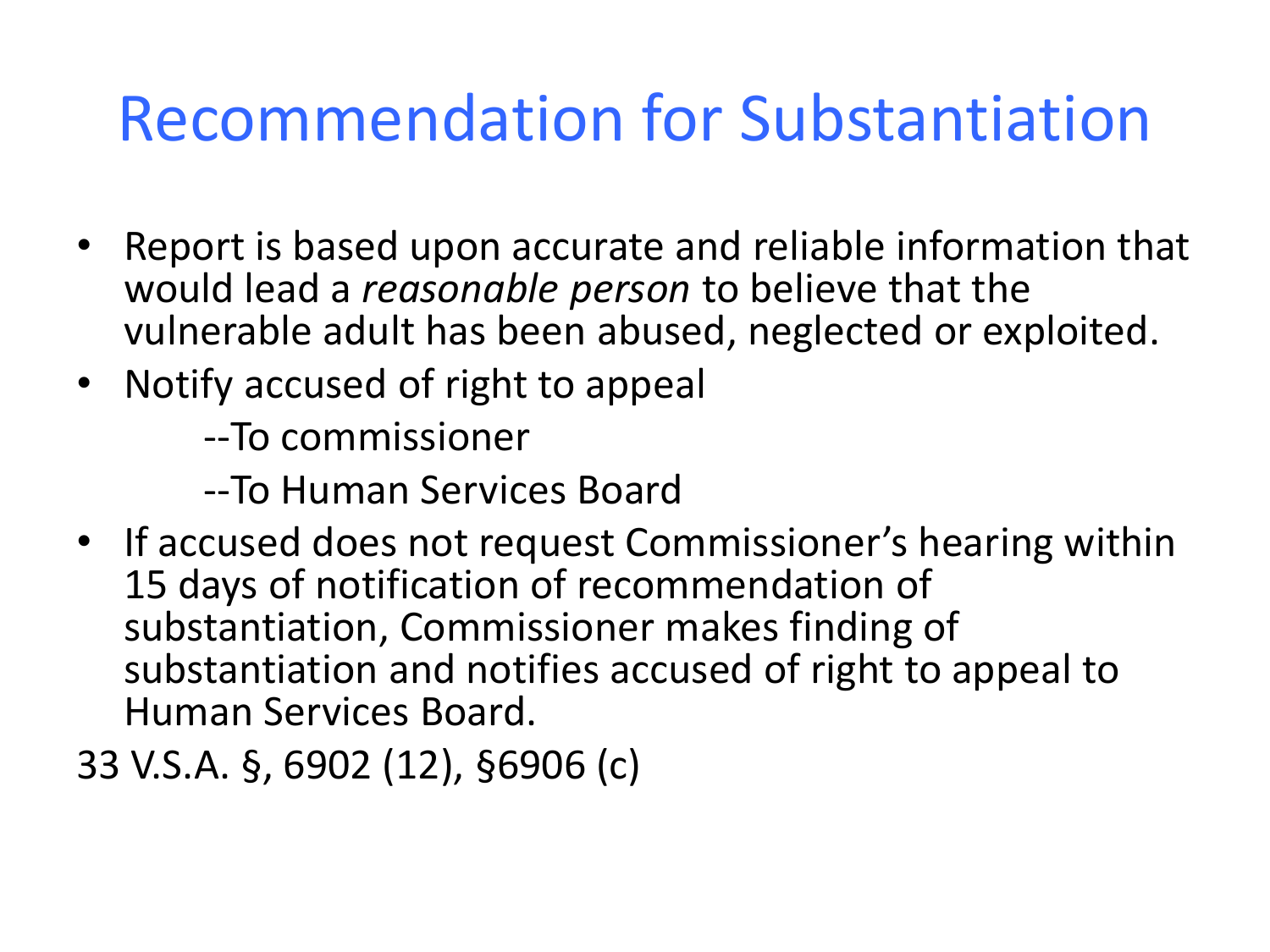#### Unsubstantiated Reports

- DAIL retains records as a confidential record for 6 years
- If no court proceeding is brought, or the Human Services Board reverses a substantiation, after 6 years, records shall be destroyed following notice to accused.

33 V.S.A. §6906 (e)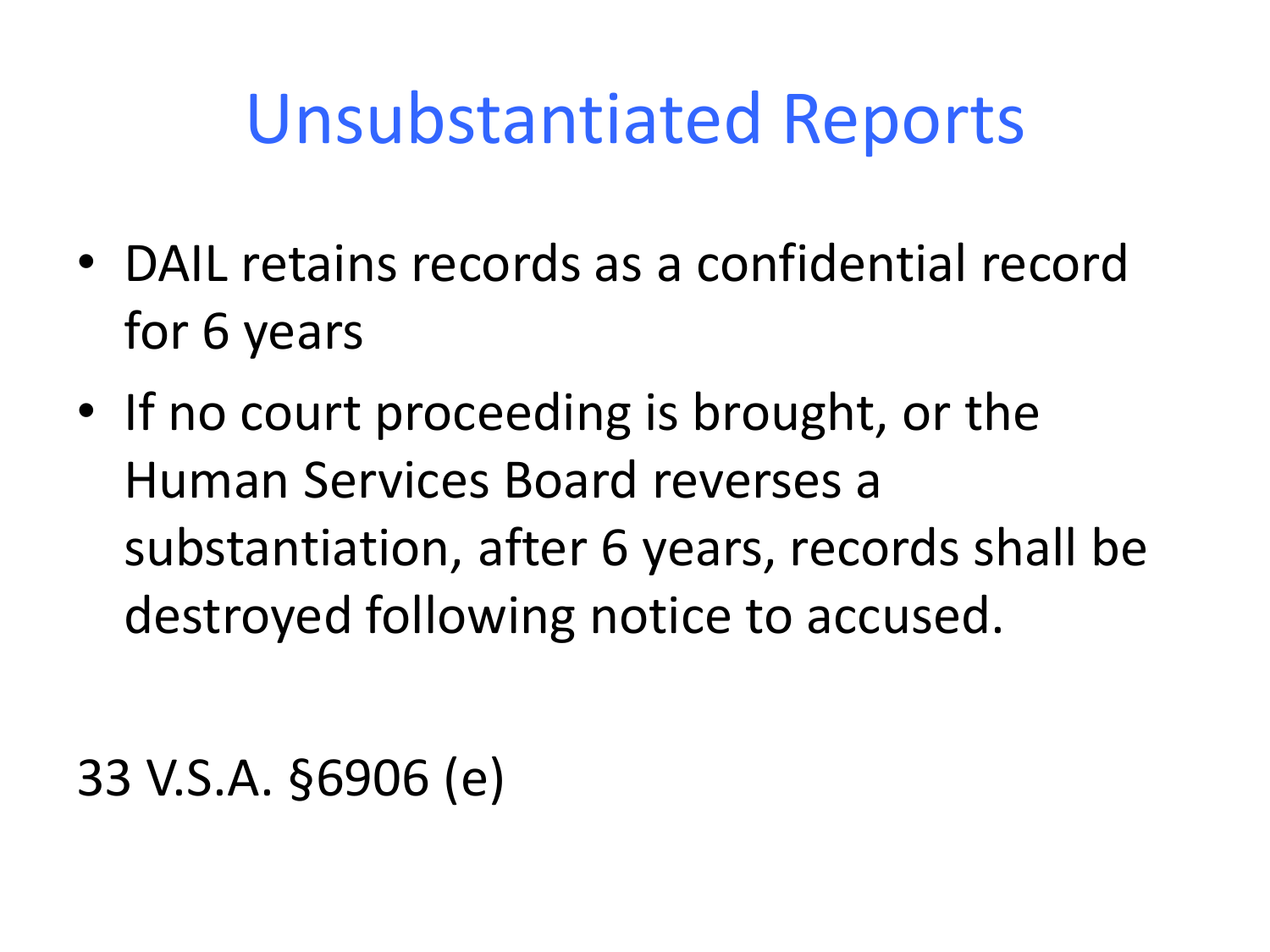#### Human Services Board Appeal

- Within 30 days of notification from APS of substantiation by the Commissioner, the accused may file an appeal before the Human Services Board. 33 V.S.A. 6906(d).
- Standard of proof: preponderance of the evidence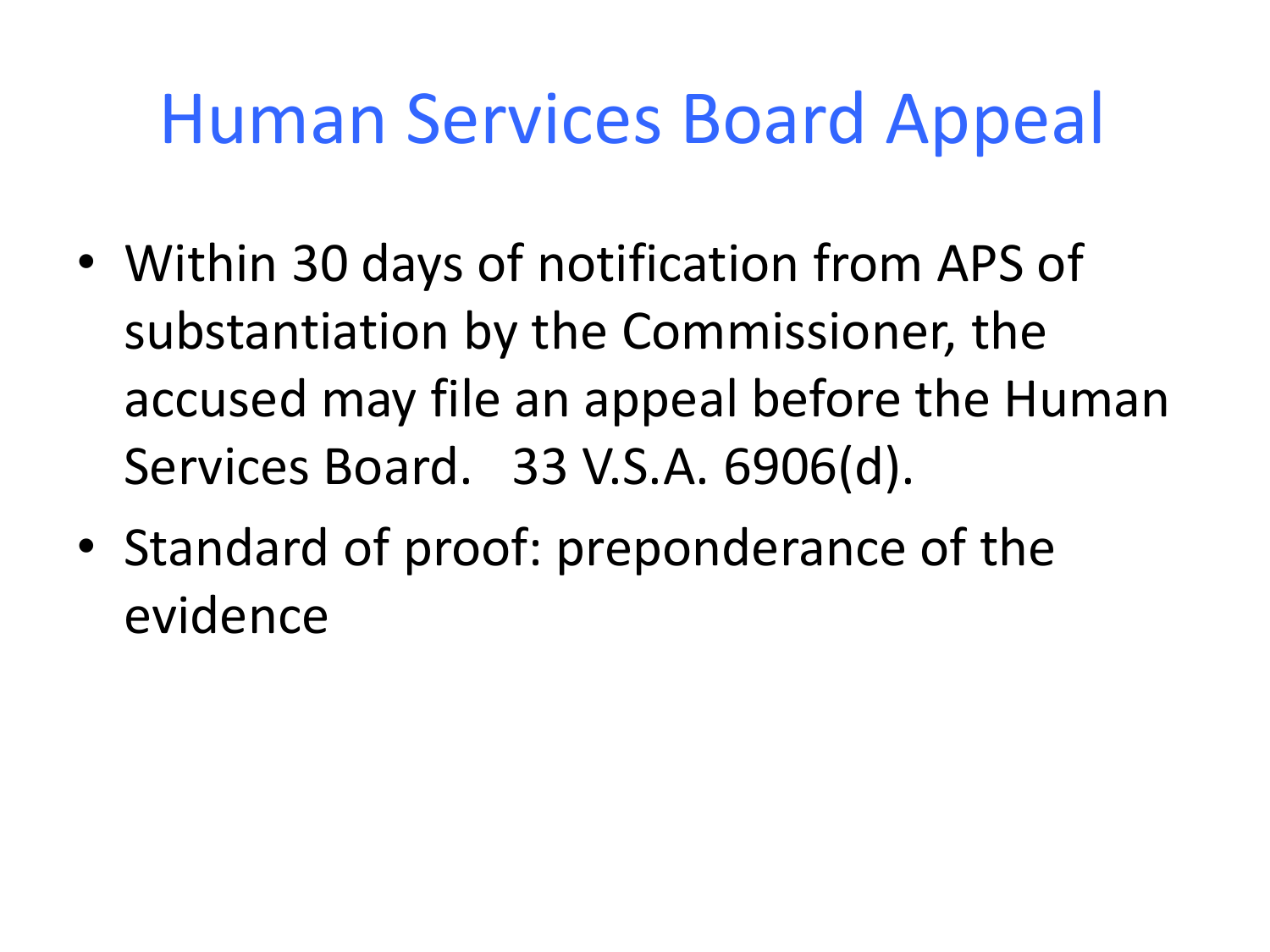## Adult Abuse Registry

- If an appeal is filed, the name of the accused "shall not" be added to the Adult Abuse Registry until the substantiation is final.
- If no appeal is filed, the perpetrator's name is placed on the Adult Abuse Registry following the substantiation by the Commissioner.

33 V.S.A. §6906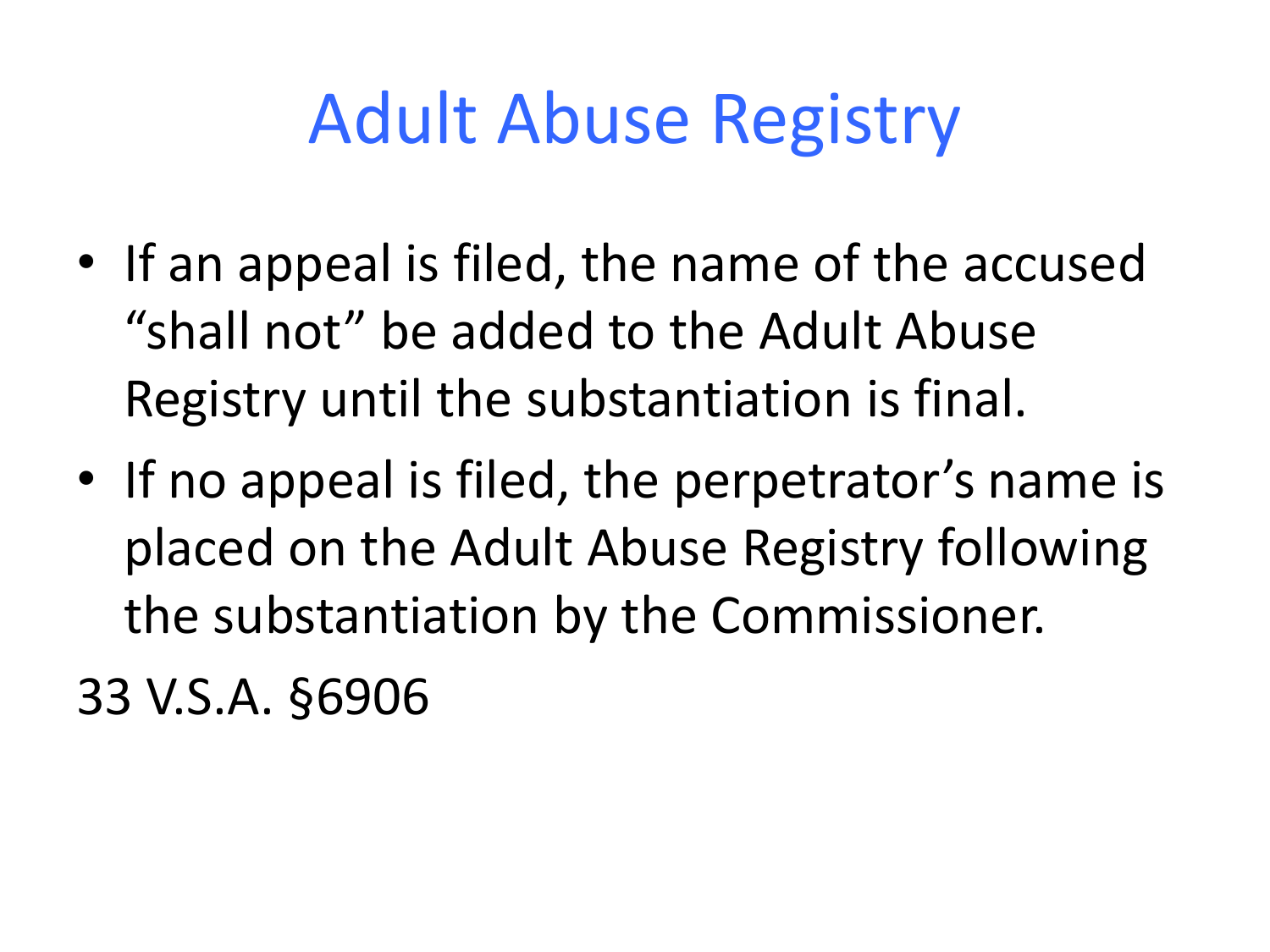# Adult Abuse Registry

- Information included in Registry:
	- Name of individual substantiated for abuse, neglect, or exploitation of a vulnerable adult.
	- The date of the finding.
	- The nature of the finding: abuse, neglect or exploitation of a vulnerable adult.
	- In addition to the individual's name, at least one (1) other personal identifier to prevent the possibility of misidentification.

33 V.S.A. §6911 (b)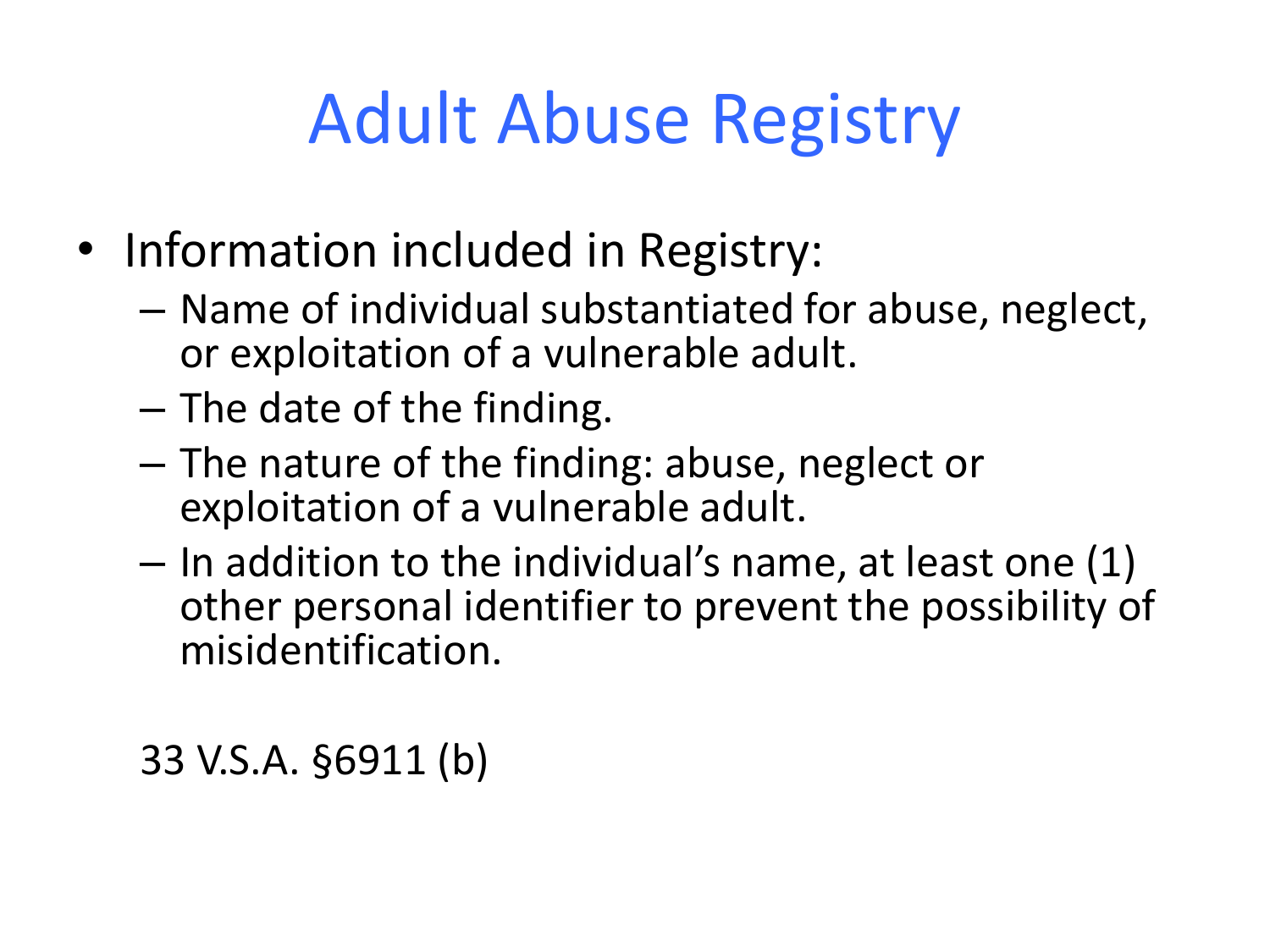# Disclosure of Information from Adult Abuse Registry: LIMITED

- State's Attorney or Attorney General
- Public in accordance with Nursing Home Reform Act of 1986 and relevant regulations
- Employer (providing care, custody, treatment, transportation, or supervision of children or vulnerable adults); requires release
- Agencies assisting with employer functions, home sharing, personal care services, developmental services, or mental health services for vulnerable adults; requires release
- Commissioner of DCF or designee for licensing or registration of facilities regulated by DCF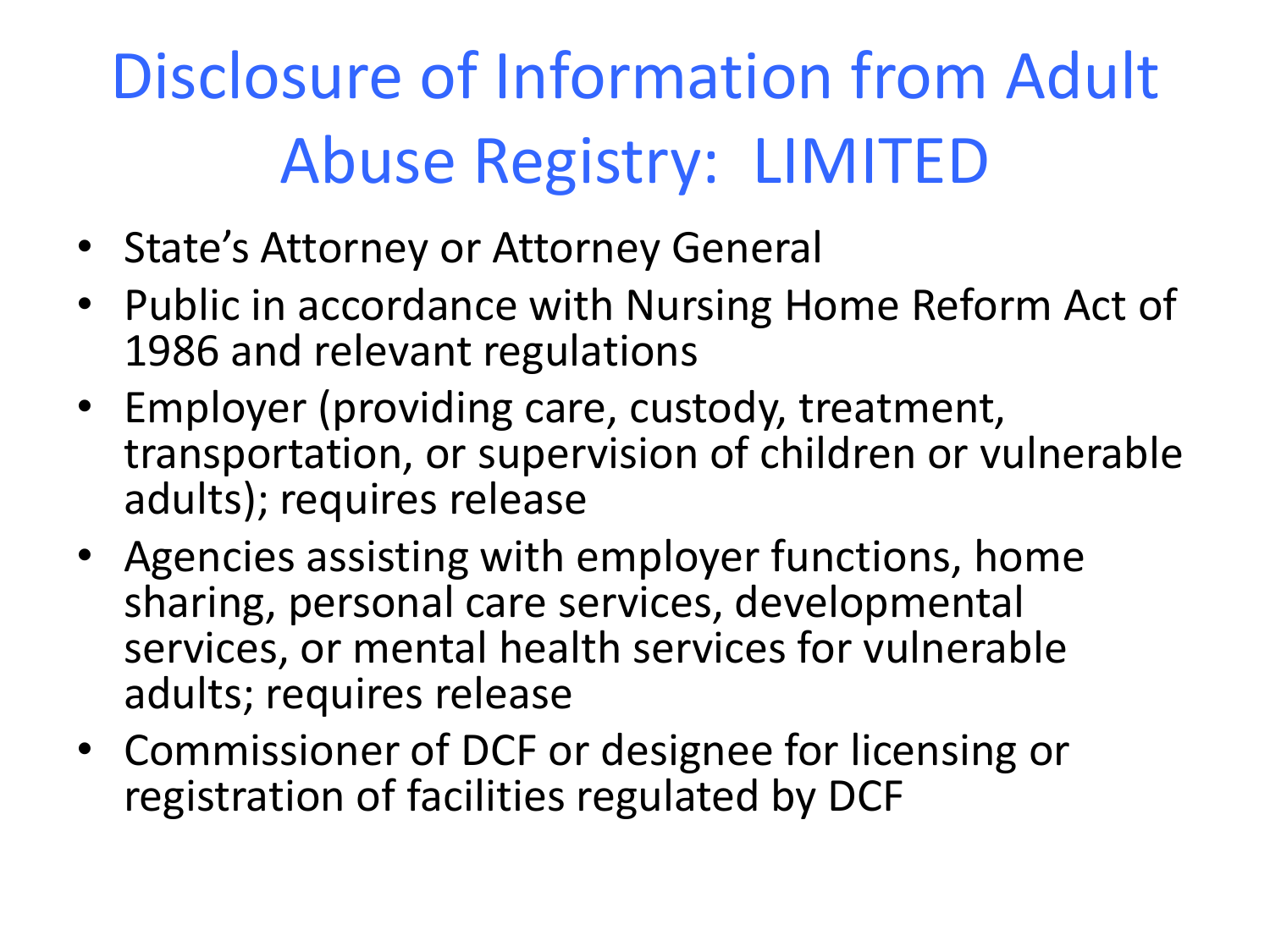Disclosure of Information from Adult Abuse Registry: LIMITED

- Commissioner of Health or designee for oversight and monitoring persons served by or compensated with funds from Department of Health
- Upon request when relevant to other states' APS offices.

#### 33 V.S.A. §6911(c)(1)-(7)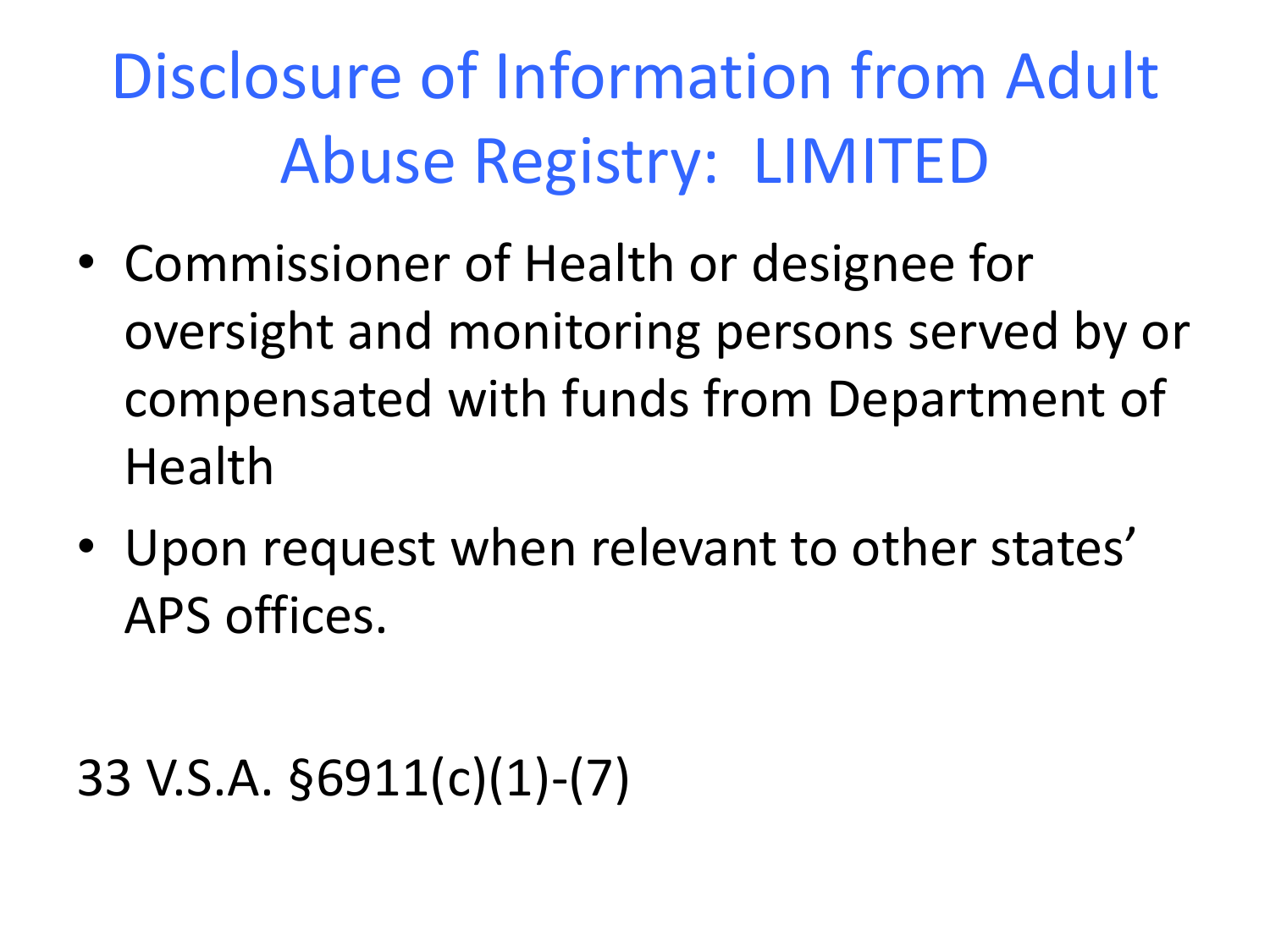# Expungement from Adult Abuse **Registry**

- Expungement may be requested at any time by the individual listed.
- Expungement requests are directed to the DAIL Commissioner.
- Petitioner has burden of showing why expungement should be granted.

33 V.S.A. §6911(f)